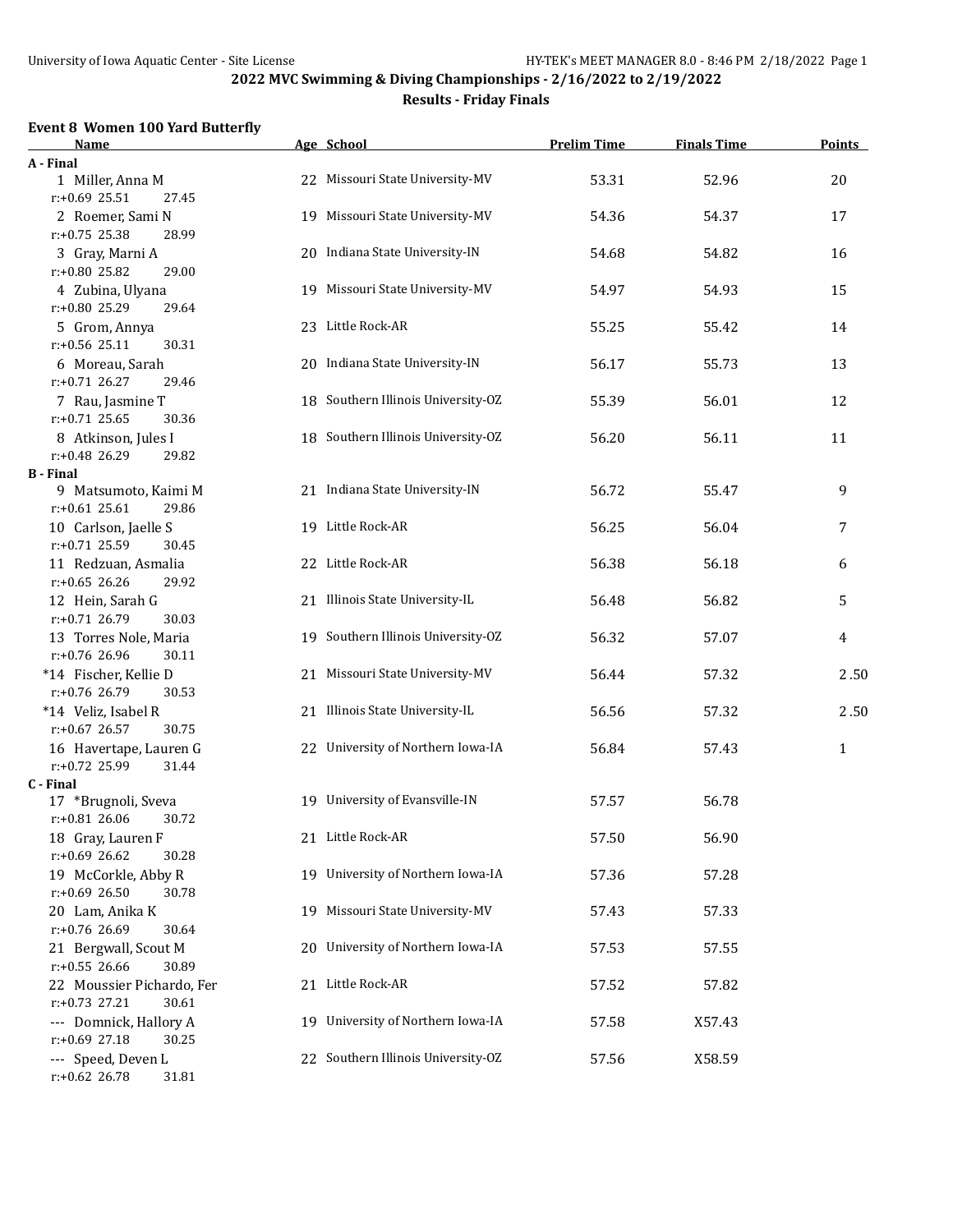# **Results - Friday Finals**

#### **Event 9 Women 400 Yard IM**

| <b>Name</b>                                     |       | Age School                         |                | <b>Prelim Time</b> | <b>Finals Time</b> | <b>Points</b> |
|-------------------------------------------------|-------|------------------------------------|----------------|--------------------|--------------------|---------------|
| A - Final                                       |       |                                    |                |                    |                    |               |
| 1 Sego, Kelly M                                 |       | 20 Missouri State University-MV    |                | 4:26.55            | 4:21.42            | $20\,$        |
| $r: +0.64$ 27.28<br>31.48                       | 32.64 | 32.67<br>36.78                     | 37.88<br>31.74 | 30.95              |                    |               |
| 2 Szadorski, Alexa N                            |       | 19 Indiana State University-IN     |                | 4:24.68            | 4:21.62            | 17            |
| $r: +0.81$ 27.72<br>32.23                       | 32.94 | 34.49<br>37.44                     | 38.03<br>30.32 | 28.45              |                    |               |
| 3 Cunningham, Maya R                            |       | 20 University of Evansville-IN     |                | 4:26.77            | 4:26.95            | 16            |
| $r: +0.71$ 27.46<br>31.89                       | 33.92 | 34.61<br>37.91                     | 38.60<br>31.48 | 31.08              |                    |               |
| 4 Keebler, Emily S                              |       | 21 Illinois State University-IL    |                | 4:26.85            | 4:27.86            | 15            |
| $r: +0.86$ 27.87<br>32.35                       | 33.45 | 32.99<br>38.60                     | 39.46<br>32.15 | 30.99              |                    |               |
| 5 Sanchez Gongora, Fernanda F                   |       | 19 Southern Illinois University-OZ |                | 4:28.16            | 4:30.12            | 14            |
| $r: +0.76$ 27.96<br>31.78                       | 34.39 | 34.06<br>38.96                     | 40.24<br>31.86 | 30.87              |                    |               |
| 6 Boggs, Gillian N                              |       | 19 Little Rock-AR                  |                | 4:31.64            | 4:30.31            | 13            |
| $r: +0.69$ 28.08<br>32.61                       | 34.25 | 34.04<br>39.04                     | 39.82<br>32.11 | 30.36              |                    |               |
| 7 Ernst, Lily A                                 |       | 20 University of Northern Iowa-IA  |                | 4:30.12            | 4:32.39            | 12            |
| $r: +0.59$ 27.73<br>31.95                       | 35.20 | 35.53<br>39.01                     | 39.92<br>32.71 | 30.34              |                    |               |
|                                                 |       | 20 Indiana State University-IN     |                | 4:32.22            | 4:34.10            | 11            |
| 8 Fogarty, Molly<br>r:+0.73 29.39<br>33.02      | 36.17 | 35.73<br>39.54                     | 30.26<br>40.10 | 29.89              |                    |               |
| <b>B</b> - Final                                |       |                                    |                |                    |                    |               |
| 9 Pallett, Meghan E                             |       | 19 University of Northern Iowa-IA  |                | 4:36.36            | 4:30.00            | 9             |
| $r: +0.67$ 28.24<br>32.42                       | 35.28 | 35.31<br>38.07                     | 37.74<br>32.05 | 30.89              |                    |               |
|                                                 |       | 18 Missouri State University-MV    |                | 4:35.02            | 4:30.98            | 7             |
| 10 Smith, Payton R<br>$r: +0.66$ 28.12<br>32.29 | 33.28 | 34.27<br>41.97                     | 41.60<br>30.05 | 29.40              |                    |               |
|                                                 |       |                                    |                |                    |                    |               |
| 11 Naeger, Lauren M                             |       | 21 Illinois State University-IL    |                | 4:34.24            | 4:31.75            | 6             |
| $r: +0.53$ 27.53<br>31.43                       | 36.11 | 35.68<br>38.70                     | 40.59<br>31.66 | 30.05              |                    |               |
| 12 Rivera, Haley A                              |       | 22 Illinois State University-IL    |                | 4:33.10            | 4:32.70            | 5             |
| $r: +0.76$ 28.31<br>31.71                       | 34.43 | 34.17<br>39.20                     | 39.70<br>32.57 | 32.61              |                    |               |
| 13 Glaspie, Ella J                              |       | 18 Illinois State University-IL    |                | 4:37.22            | 4:32.99            | 4             |
| r:+0.80 29.02<br>33.14                          | 34.10 | 33.66<br>39.97                     | 41.12<br>31.51 | 30.47              |                    |               |
| 14 Chambers, Olivia L                           |       | 18 University of Northern Iowa-IA  |                | 4:36.21            | 4:33.53            | 3             |
| $r: +0.69$ 29.18<br>33.66                       | 34.42 | 34.78<br>38.39                     | 39.53<br>32.24 | 31.33              |                    |               |
| 15 O'Connor, Colleen E                          |       | 20 Indiana State University-IN     |                | 4:35.57            | 4:34.36            | 2             |
| r:+0.71 28.09<br>32.38                          | 35.01 | 34.55<br>39.28                     | 40.90<br>32.42 | 31.73              |                    |               |
| 16 Stemper, Sydney E                            |       | 18 University of Northern Iowa-IA  |                | 4:37.70            | 4:40.74            | $\mathbf{1}$  |
| $r: +0.72$ 29.13<br>33.53                       | 36.82 | 37.11<br>37.86                     | 39.36<br>34.01 | 32.92              |                    |               |
| C - Final                                       |       |                                    |                |                    |                    |               |
| 17 Trammell, Devin N                            |       | 19 Little Rock-AR                  |                | 4:40.44            | 4:36.03            |               |
| r:+0.74 28.99<br>33.23                          | 36.09 | 34.87<br>39.13                     | 39.86<br>32.45 | 31.41              |                    |               |
| 18 McCullough, Maci A                           |       | 20 Little Rock-AR                  |                | 4:38.36            | 4:37.05            |               |
| r:+0.73 28.44<br>33.11                          | 35.20 | 40.72<br>34.51                     | 32.84<br>41.27 | 30.96              |                    |               |
| 19 Allison, Morgan R                            |       | 19 Valparaiso University-IN        |                | 4:54.90            | 4:54.37            |               |
| $r: +0.50$ 30.06<br>35.00                       | 38.96 | 38.74<br>41.75                     | 42.15<br>34.37 | 33.34              |                    |               |
| --- Sura, Makayla A                             |       | 19 Indiana State University-IN     |                | 4:37.88            | X4:38.40           |               |
| r:+0.89 28.79<br>33.03                          | 36.97 | 36.12<br>39.47                     | 40.28<br>32.77 | 30.97              |                    |               |
| --- Kelley, Meagan E                            |       | 18 Southern Illinois University-OZ |                | 4:41.45            | X4:39.76           |               |
| $r.+0.72$ 29.51<br>33.57                        | 35.39 | 35.06<br>40.24                     | 41.21<br>32.58 | 32.20              |                    |               |
| --- Bergmann, Brianna A                         |       | 19 Southern Illinois University-OZ |                | 4:41.79            | X4:42.94           |               |
| r:+0.68 30.46<br>34.28                          | 37.33 | 36.42<br>39.12                     | 39.47<br>33.35 | 32.51              |                    |               |
| --- Studer, Rachel R                            |       | 21 University of Northern Iowa-IA  |                | 4:46.54            | X4:46.41           |               |
| r:+0.78 29.42<br>34.20                          | 37.52 | 37.49<br>40.24                     | 41.18<br>34.19 | 32.17              |                    |               |
| --- Bates, Valerie S                            |       | 20 Southern Illinois University-OZ |                | 4:41.83            | X4:51.03           |               |
| r:+0.61 29.91<br>33.83                          | 36.37 | 35.96<br>43.42                     | 43.41<br>34.73 | 33.40              |                    |               |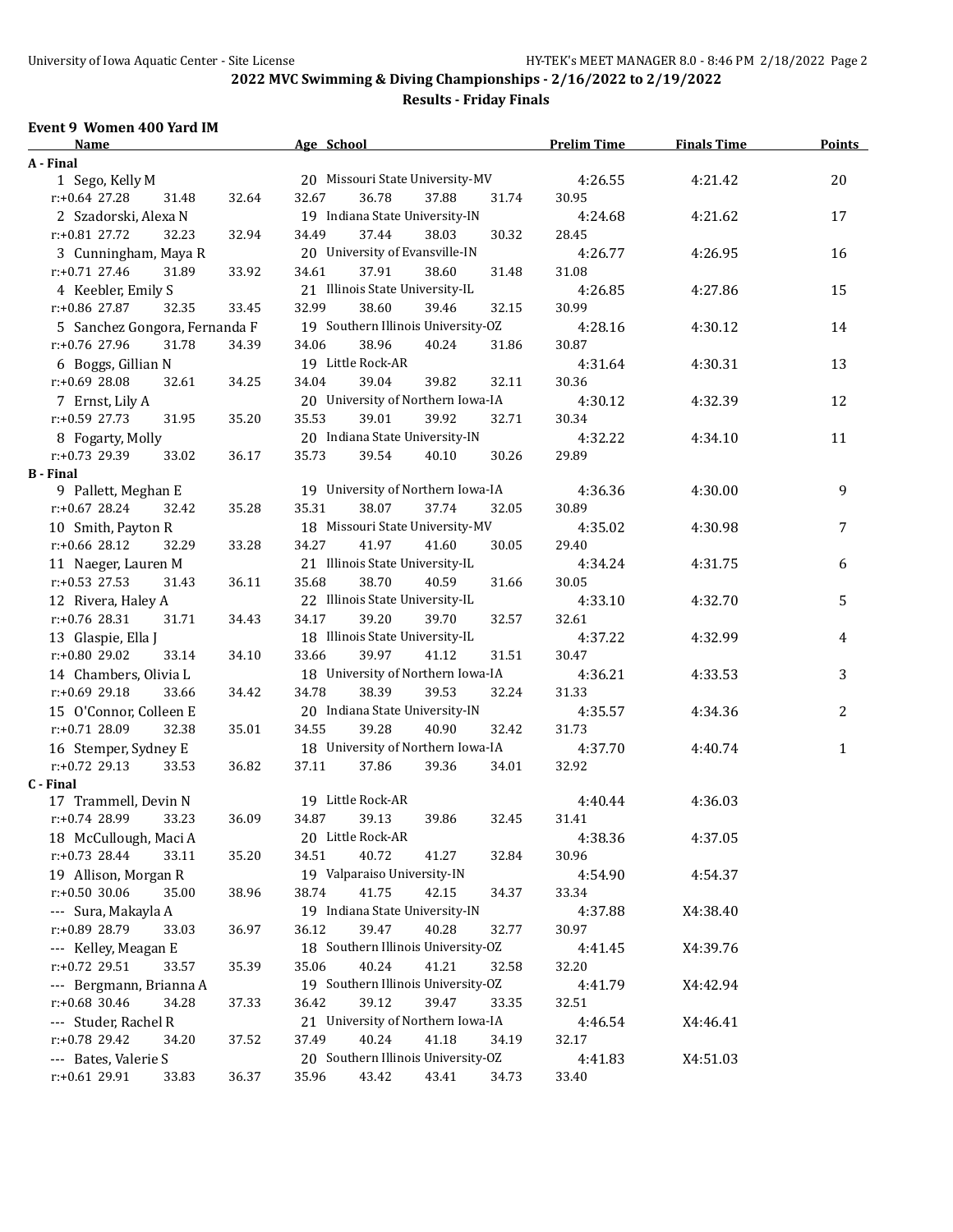# **Results - Friday Finals**

#### **Event 10 Women 200 Yard Freestyle**

| <b>Name</b>               |       | Age School                         | <b>Prelim Time</b> | <b>Finals Time</b> | <b>Points</b> |
|---------------------------|-------|------------------------------------|--------------------|--------------------|---------------|
| A - Final                 |       |                                    |                    |                    |               |
| 1 Howell, Liberty A       |       | 22 Missouri State University-MV    | 1:48.57            | 1:46.57            | 20            |
| r:+0.71 24.96<br>26.96    | 27.62 | 27.03                              |                    |                    |               |
| 2 Lucas, Anna R           |       | 20 Missouri State University-MV    | 1:50.45            | 1:50.07            | 17            |
| $r: +0.69$ 25.20<br>27.15 | 27.92 | 29.80                              |                    |                    |               |
| *3 Webb, Emily M          |       | 21 Indiana State University-IN     | 1:51.57            | 1:50.34            | 15.50         |
| $r: +0.54$ 25.74<br>27.85 | 28.56 | 28.19                              |                    |                    |               |
| *3 Forbord, Sierra M      |       | 22 Southern Illinois University-OZ | 1:51.95            | 1:50.34            | 15.50         |
| $r: +0.70$ 25.45<br>27.64 | 28.45 | 28.80                              |                    |                    |               |
| 5 Feltzer, Emma L         |       | 18 Illinois State University-IL    | 1:50.48            | 1:50.44            | 14            |
| $r: +0.73$ 25.46<br>27.86 | 28.87 | 28.25                              |                    |                    |               |
| 6 Wenner, Jordan M        |       | 21 Missouri State University-MV    | 1:51.39            | 1:50.46            | 13            |
| $r: +0.72$ 25.50<br>27.67 | 28.41 | 28.88                              |                    |                    |               |
| 7 Walker, Dee Dee L       |       | 19 Illinois State University-IL    | 1:52.25            | 1:52.84            | 12            |
| $r: +0.79$ 26.11<br>28.80 | 29.20 | 28.73                              |                    |                    |               |
| 8 Beahan, Grace C         |       | 20 Missouri State University-MV    | 1:52.59            | 1:53.47            | 11            |
| $r: +0.65$ 26.12<br>28.15 | 29.55 | 29.65                              |                    |                    |               |
| <b>B</b> - Final          |       |                                    |                    |                    |               |
| 9 Gonder, Olivia R        |       | 19 Illinois State University-IL    | 1:53.20            | 1:51.79            | 9             |
| $r: +0.80$ 25.80<br>28.50 | 28.84 | 28.65                              |                    |                    |               |
| 10 Moreau, Sarah          |       | 20 Indiana State University-IN     | 1:52.91            | 1:52.02            | 7             |
| $r: +0.69$ 26.37<br>28.65 | 28.78 | 28.22                              |                    |                    |               |
| 11 *Aguayo, Sonsoles      |       | 21 University of Evansville-IN     | 1:52.80            | 1:52.38            | 6             |
| $r: +0.72$ 26.11<br>28.39 | 29.13 | 28.75                              |                    |                    |               |
| 12 Bangs, Abbie M         |       | 18 University of Northern Iowa-IA  | 1:52.65            | 1:52.77            | 5             |
| $r: +0.75$ 26.23<br>28.71 | 29.13 | 28.70                              |                    |                    |               |
| 13 Verastegui, Natalia    |       | 21 University of Northern Iowa-IA  | 1:53.17            | 1:53.12            | 4             |
| $r: +0.77$ 26.41<br>29.03 | 29.06 | 28.62                              |                    |                    |               |
| 14 Zengerling, Lea        |       | 22 Little Rock-AR                  | 1:52.60            | 1:53.53            | 3             |
| $r: +0.68$ 26.54<br>28.65 | 29.43 | 28.91                              |                    |                    |               |
| 15 Gruce, Jordan M        |       | 19 Indiana State University-IN     | 1:52.96            | 1:53.79            | 2             |
| $r: +0.67$ 26.49<br>29.07 | 29.33 | 28.90                              |                    |                    |               |
| 16 Paquette, Apryl N      |       | 18 Southern Illinois University-OZ | 1:53.55            | 1:54.57            | $\mathbf{1}$  |
| $r: +0.71$ 26.53<br>29.04 | 30.04 | 28.96                              |                    |                    |               |
| C - Final                 |       |                                    |                    |                    |               |
| 17 Jahns, Sarah G         |       | 21 University of Evansville-IN     | 1:54.02            | 1:51.79            |               |
| r:+0.83 25.92<br>28.03    | 29.09 | 28.75                              |                    |                    |               |
| 18 Licking, Makenna M     |       | 20 Illinois State University-IL    | 1:53.80            | 1:52.64            |               |
| r:+0.72 26.05<br>28.35    | 29.14 | 29.10                              |                    |                    |               |
| 19 Walpole, Sarah E       |       | 20 University of Northern Iowa-IA  | 1:54.03            | 1:54.04            |               |
| $r: +0.67$ 27.05<br>28.59 | 29.14 | 29.26                              |                    |                    |               |
| 20 Houlette, Rachelle A   |       | 22 University of Northern Iowa-IA  | 1:54.61            | 1:54.74            |               |
| $r: +0.53$ 27.11<br>28.93 | 29.30 | 29.40                              |                    |                    |               |
| 21 Thorson, Alex A        |       | 21 Missouri State University-MV    | 1:54.80            | 1:55.02            |               |
| $r.+0.77$ 27.17<br>28.89  | 29.56 | 29.40                              |                    |                    |               |
| 22 Putrimas, Andrea       |       | 20 Indiana State University-IN     | 1:54.71            | 1:55.17            |               |
| $r.+0.76$ 26.73<br>29.08  | 30.01 | 29.35                              |                    |                    |               |
| 23 Hervey, Lauren K       |       | 19 Illinois State University-IL    | 1:54.98            | 1:55.47            |               |
| r:+0.64 26.95<br>29.18    | 29.88 | 29.46                              |                    |                    |               |
| --- Horton, Nicole A      |       | 19 Southern Illinois University-OZ | 1:53.51            | X1:53.76           |               |
| $r: +0.77$ 26.14<br>28.41 | 29.51 | 29.70                              |                    |                    |               |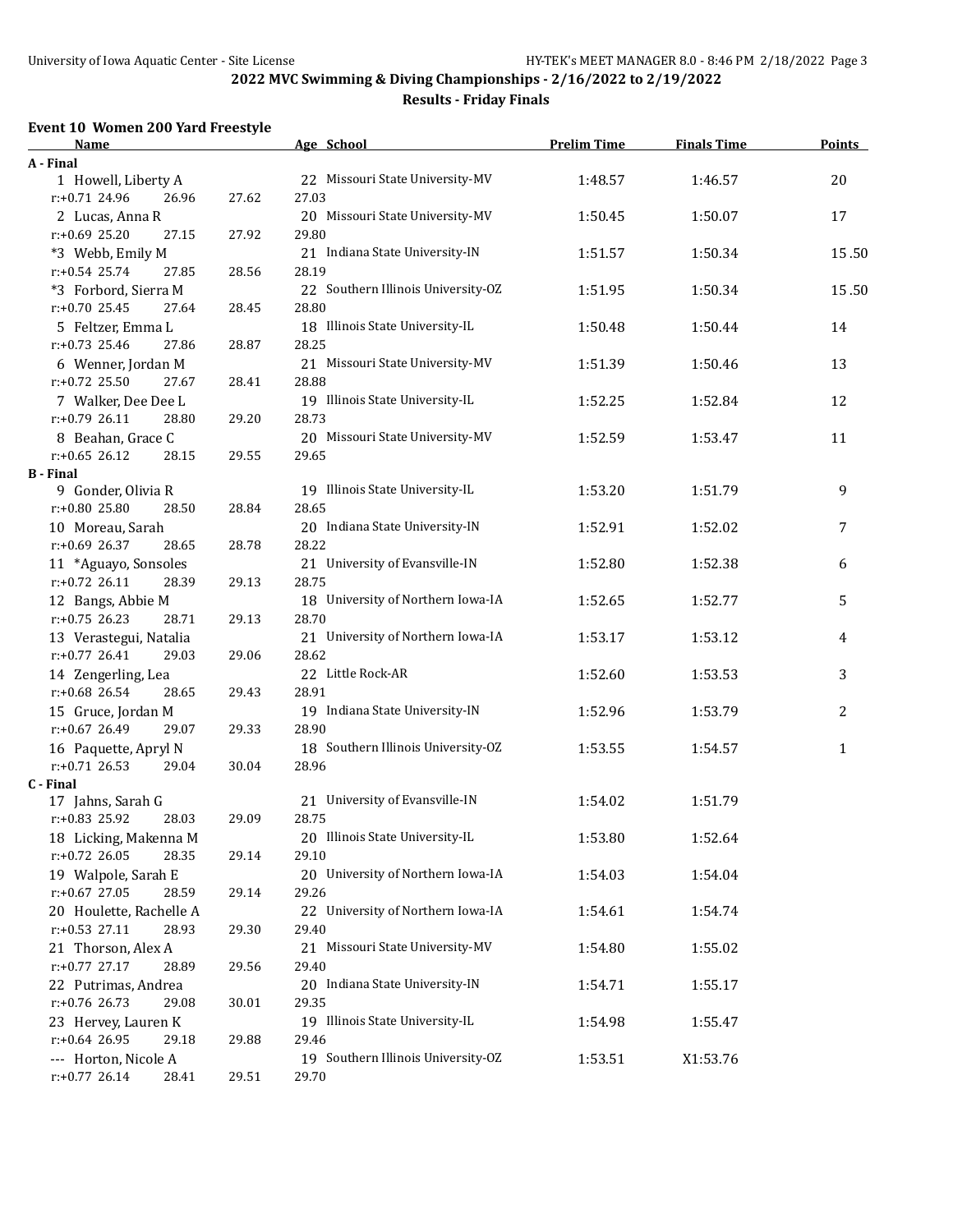# **Results - Friday Finals**

#### **Event 11 Women 100 Yard Breaststroke**

| Name                                           |    | Age School                         | <b>Prelim Time</b> | <b>Finals Time</b> | <b>Points</b>  |
|------------------------------------------------|----|------------------------------------|--------------------|--------------------|----------------|
| A - Final                                      |    |                                    |                    |                    |                |
| 1 *Zubina, Yuliya                              |    | 19 Missouri State University-MV    | 1:01.38            | 1:00.98            | 20             |
| r:+0.70 29.39<br>31.59                         |    |                                    |                    |                    |                |
| 2 Johnson, Cabrini J                           | 20 | Missouri State University-MV       | 1:02.75            | 1:01.68            | 17             |
| r:+0.56 29.22<br>32.46                         |    |                                    |                    |                    |                |
| 3 Puleo, Alessia                               |    | 22 Missouri State University-MV    | 1:02.92            | 1:02.52            | 16             |
| r:+0.74 29.56<br>32.96                         |    |                                    |                    |                    |                |
| 4 Morse, Madyson P                             |    | 21 Illinois State University-IL    | 1:02.97            | 1:02.72            | 15             |
| r:+0.70 29.57<br>33.15                         |    |                                    |                    |                    |                |
| 5 Matsumoto, Kaimi M                           |    | 21 Indiana State University-IN     | 1:03.31            | 1:02.82            | 14             |
| r:+0.57 29.42<br>33.40                         |    |                                    |                    |                    |                |
| 6 Robertson, Ali R                             |    | 18 Southern Illinois University-OZ | 1:03.58            | 1:03.10            | 13             |
| r:+0.63 29.78<br>33.32                         |    |                                    |                    |                    |                |
| 7 Scheiblein, Melanie N                        |    | 20 Southern Illinois University-OZ | 1:03.87            | 1:03.20            | 12             |
| $r: +0.71$ 30.26<br>32.94                      |    |                                    |                    |                    |                |
| 8 Kerr, Ella<br>$r: +0.81$ 30.32               |    | 19 Southern Illinois University-OZ | 1:03.77            | 1:03.53            | 11             |
| 33.21<br><b>B</b> - Final                      |    |                                    |                    |                    |                |
| 9 Hoff, Sydney D                               |    | 19 Illinois State University-IL    | 1:04.48            | 1:04.25            | 9              |
| $r: +0.77$ 30.35<br>33.90                      |    |                                    |                    |                    |                |
| 10 Lavigne, Ema S                              |    | 19 University of Northern Iowa-IA  | 1:04.72            | 1:04.37            | 7              |
| $r: +0.67$ 30.11<br>34.26                      |    |                                    |                    |                    |                |
| 11 McDonald, Allison E                         |    | 21 University of Evansville-IN     | 1:04.87            | 1:04.71            | 6              |
| $r: +0.67$ 30.83<br>33.88                      |    |                                    |                    |                    |                |
| 12 Moore, Sage N                               |    | 21 University of Evansville-IN     | 1:04.19            | 1:04.74            | 5              |
| $r: +0.71$ 30.11<br>34.63                      |    |                                    |                    |                    |                |
| 13 Nasiou, Anna-Maria                          |    | 21 Indiana State University-IN     | 1:04.42            | 1:04.95            | 4              |
| $r: +0.52$ 30.28<br>34.67                      |    |                                    |                    |                    |                |
| 14 Savicevic, Mia N                            |    | 20 University of Northern Iowa-IA  | 1:05.07            | 1:05.14            | 3              |
| $r: +0.68$ 30.61<br>34.53                      |    |                                    |                    |                    |                |
| 15 Havertape, Lauren G                         |    | 22 University of Northern Iowa-IA  | 1:05.03            | 1:06.01            | $\overline{2}$ |
| $r: +0.71$ 30.54<br>35.47                      |    |                                    |                    |                    |                |
| --- Gilkerson, Elle R                          |    | 19 Indiana State University-IN     | 1:04.51            | DQ                 |                |
| $r: +0.74$ 30.17<br>34.15                      |    |                                    |                    |                    |                |
| C - Final                                      |    |                                    |                    |                    |                |
| 17 Bukvic, Dorotea                             |    | 19 Indiana State University-IN     | 1:06.35            | 1:05.27            |                |
| r:+0.72 30.87<br>34.40                         |    |                                    |                    |                    |                |
| 18 Harr, Karina A                              |    | 19 Little Rock-AR                  | 1:05.84            | 1:05.71            |                |
| r:+0.66 30.68<br>35.03<br>19 Pallett, Meghan E |    | 19 University of Northern Iowa-IA  | 1:06.28            |                    |                |
| $r: +0.64$ 31.06<br>34.79                      |    |                                    |                    | 1:05.85            |                |
| 20 Godwin, Carolyn A                           |    | 21 Little Rock-AR                  | 1:05.89            | 1:05.89            |                |
| $r: +0.66$ 30.95<br>34.94                      |    |                                    |                    |                    |                |
| 21 Kolar, Julie M                              |    | 21 Illinois State University-IL    | 1:05.89            | 1:05.92            |                |
| $r: +0.73$ 31.18<br>34.74                      |    |                                    |                    |                    |                |
| 22 *Mueller, Mari E                            |    | 19 University of Evansville-IN     | 1:07.99            | 1:06.42            |                |
| r:+0.76 31.33<br>35.09                         |    |                                    |                    |                    |                |
| 23 Oostman, Julia E                            |    | 21 Illinois State University-IL    | 1:06.46            | 1:07.20            |                |
| $r: +0.72$ 31.85<br>35.35                      |    |                                    |                    |                    |                |
| --- Jager, Madi E                              |    | 20 Southern Illinois University-OZ | 1:06.34            | X1:06.61           |                |
| $r: +0.71$ 30.50<br>36.11                      |    |                                    |                    |                    |                |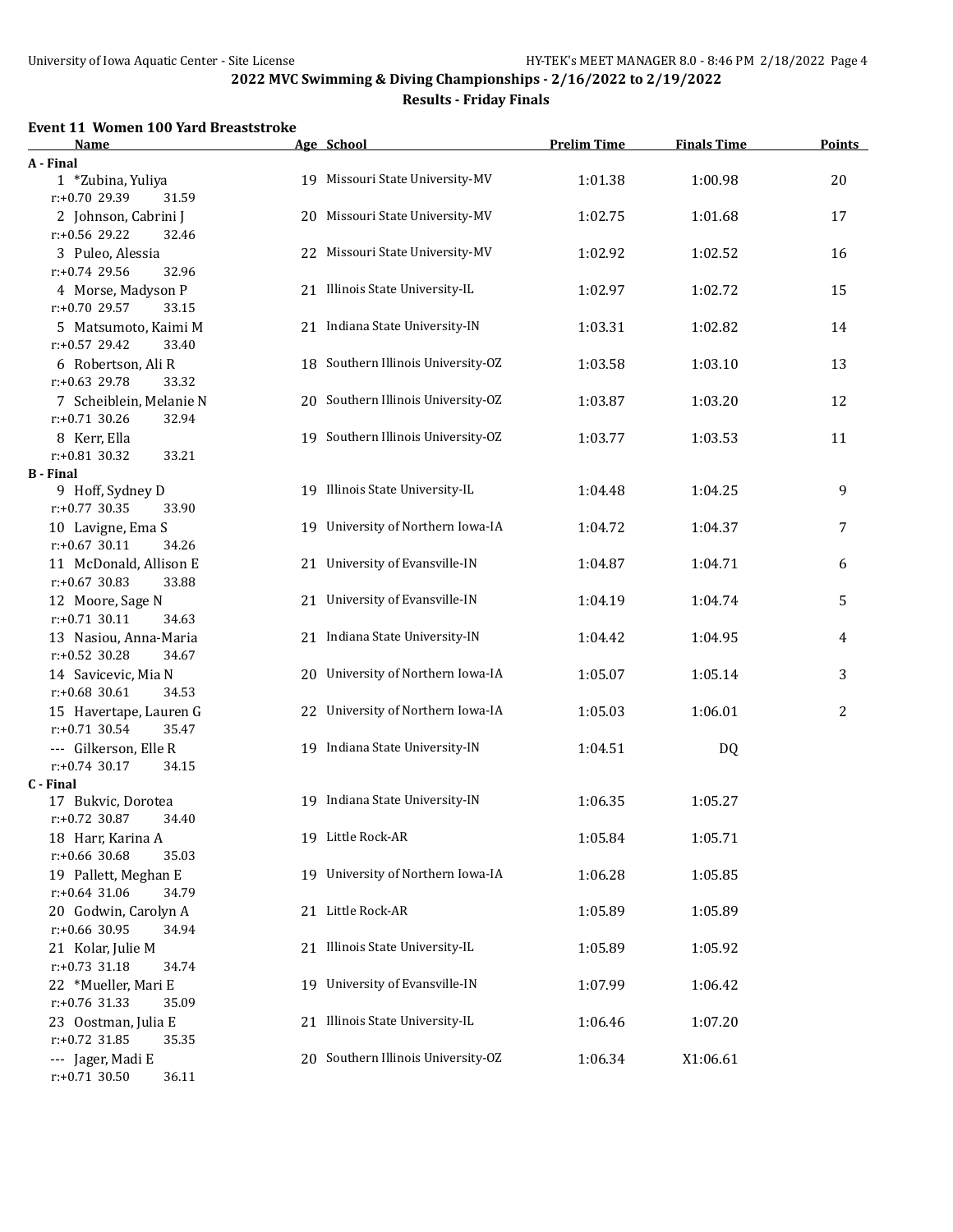# **Results - Friday Finals**

#### **Event 12 Women 100 Yard Backstroke**

|                  | Name                                       |    | Age School                         | <b>Prelim Time</b> | <b>Finals Time</b> | <b>Points</b> |
|------------------|--------------------------------------------|----|------------------------------------|--------------------|--------------------|---------------|
| A - Final        |                                            |    |                                    |                    |                    |               |
|                  | 1 Pulido, Celia<br>25.64<br>27.05          |    | 19 Southern Illinois University-OZ | 53.09              | 52.69              | 20            |
|                  | 2 Romero Endolz, Lucia M<br>26.27<br>28.00 |    | 21 Southern Illinois University-OZ | 54.68              | 54.27              | 17            |
|                  | 3 Finke, Amber M<br>26.16<br>28.28         |    | 19 University of Northern Iowa-IA  | 55.20              | 54.44              | 16            |
|                  | 4 Heuberger, Helena N<br>26.79<br>28.20    |    | 22 University of Northern Iowa-IA  | 55.27              | 54.99              | 15            |
|                  | 5 Rutan, Madie J<br>26.85<br>28.32         |    | 19 Indiana State University-IN     | 55.34              | 55.17              | 14            |
|                  | 6 Amelung, Hannah N<br>29.21<br>26.47      | 21 | Missouri State University-MV       | 55.90              | 55.68              | 13            |
|                  | 7 *Tsesiul, Iryna<br>26.41<br>29.62        |    | 20 University of Evansville-IN     | 56.04              | 56.03              | 12            |
|                  | 8 McCorkle, Abby R<br>27.76<br>29.26       |    | 19 University of Northern Iowa-IA  | 56.28              | 57.02              | 11            |
| <b>B</b> - Final |                                            |    |                                    |                    |                    |               |
|                  | 9 Hall, Payton E<br>27.07<br>29.19         |    | 21 University of Northern Iowa-IA  | 56.61              | 56.26              | 9             |
|                  | 10 Romprey, Caitlin M<br>26.95<br>29.42    |    | 18 Little Rock-AR                  | 57.42              | 56.37              | 7             |
|                  | 11 Fischer, Kellie D<br>27.23<br>29.38     |    | 21 Missouri State University-MV    | 56.34              | 56.61              | 6             |
|                  | 12 Alard Vegas, Carmen<br>27.56<br>29.36   |    | 23 Indiana State University-IN     | 56.82              | 56.92              | 5             |
|                  | 13 Carey, Cassidy N<br>27.86<br>29.13      |    | 20 Illinois State University-IL    | 57.39              | 56.99              | 4             |
|                  | 14 Bergwall, Scout M<br>27.48<br>29.77     |    | 20 University of Northern Iowa-IA  | 56.99              | 57.25              | 3             |
|                  | 15 Weber, Kenzie R<br>27.23<br>30.05       |    | 20 Illinois State University-IL    | 57.23              | 57.28              | 2             |
|                  | 16 Veliz, Isabel R<br>28.35<br>29.57       |    | 21 Illinois State University-IL    | 57.55              | 57.92              | $\mathbf{1}$  |
| C - Final        |                                            |    |                                    |                    |                    |               |
|                  | 17 Gamez, Fernanda M<br>28.09<br>29.77     |    | 21 Little Rock-AR                  | 57.84              | 57.86              |               |
|                  | 18 Markl, Alexa E<br>28.04<br>29.86        |    | 21 University of Evansville-IN     | 58.09              | 57.90              |               |
|                  | 19 Bullock, Trista<br>28.52<br>29.39       |    | 18 Indiana State University-IN     | 57.97              | 57.91              |               |
|                  | 20 Gray, Lauren F<br>27.52<br>30.41        |    | 21 Little Rock-AR                  | 57.99              | 57.93              |               |
|                  | 21 DiRuzza, Olivia A<br>27.95<br>30.11     |    | 18 Indiana State University-IN     | 57.90              | 58.06              |               |
|                  | 22 Henderson, Olivia B<br>28.34<br>29.97   |    | 19 Little Rock-AR                  | 58.60              | 58.31              |               |
|                  | 23 Floyd, Taylor A<br>28.39<br>30.39       |    | 19 Little Rock-AR                  | 58.43              | 58.78              |               |
|                  | --- Speed, Deven L<br>27.14<br>29.42       |    | 22 Southern Illinois University-OZ | 56.97              | X56.56             |               |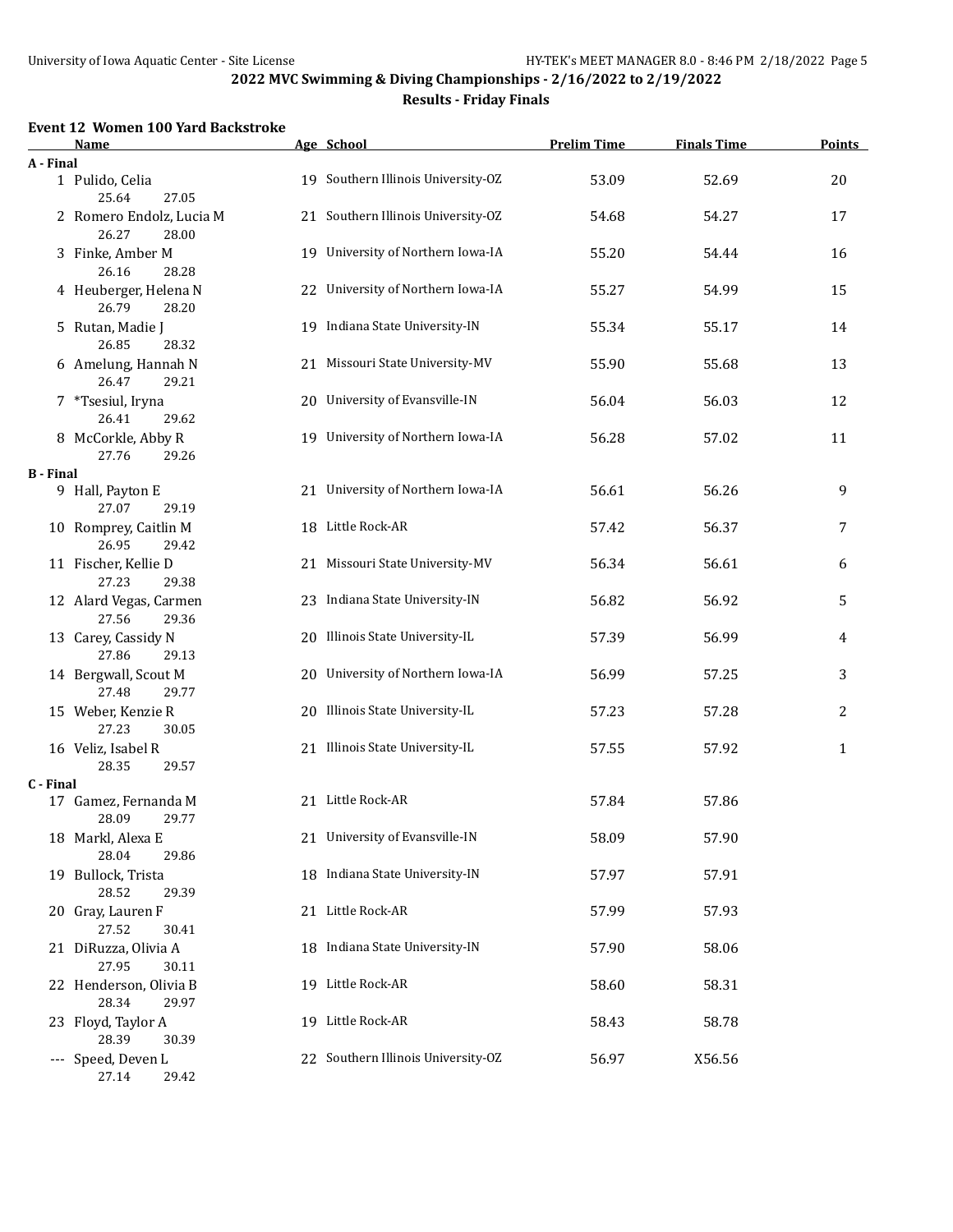**Results - Friday Finals**

# **Event 14 Women 400 Yard Medley Relay**

| <b>Team</b>                        |       | <b>Relay</b>                    |       |         |       | <b>Seed Time</b>                                                                                       | <b>Finals Time</b>              | <b>Points</b>                  |
|------------------------------------|-------|---------------------------------|-------|---------|-------|--------------------------------------------------------------------------------------------------------|---------------------------------|--------------------------------|
| 1 Missouri State University-MV     |       | $\boldsymbol{A}$                |       |         |       | 3:42.95                                                                                                | 3:40.09                         | 40                             |
| 1) Sego, Kelly M 20                |       | 2) r:+0.08 *Zubina, Yuliya 19   |       |         |       | 3) r:+0.12 Roemer, Sami 19                                                                             | 4) r:+0.39 Howell, Liberty 22   |                                |
| 26.56<br>55.68                     | 29.39 | 1:01.30                         | 24.28 | 53.44   | 23.90 | 49.67                                                                                                  |                                 |                                |
| 2 Southern Illinois University-OZ  |       | $\mathbf{A}$                    |       |         |       | 3:41.26                                                                                                | 3:43.61                         | 34                             |
| 1) Pulido, Celia 19                |       | 2) r:+0.22 Robertson, Ali 18    |       |         |       | 3) r:+0.27 Rau, Jasmine 18                                                                             | 4) r:+0.24 Forbord, Sierra 22   |                                |
| 26.36<br>54.37                     | 29.19 | 1:03.71                         | 25.26 | 55.21   | 23.67 | 50.32                                                                                                  |                                 |                                |
| 3 Indiana State University-IN      |       | $\mathbf{A}$                    |       |         |       | 3:46.68                                                                                                | 3:44.64                         | 32                             |
| 1) Rutan, Madie J 19               |       | 2) r:+0.22 Matsumoto, Kaimi 21  |       |         |       | 3) r:+0.26 Gray, Marni 20                                                                              | 4) r:+0.24 Farro, Chloe 18      |                                |
| 28.11<br>56.97                     | 28.70 | 1:02.44                         | 25.05 | 53.92   | 24.01 | 51.31                                                                                                  |                                 |                                |
| 4 University of Northern Iowa-IA   |       | $\mathbf{A}$                    |       |         |       | 3:48.90                                                                                                | 3:46.27                         | 30                             |
| 1) Finke, Amber M 19               |       | 2) r:+0.06 Lavigne, Ema 19      |       |         |       | 3) r:+0.26 Ernst, Lily 20                                                                              | 4) r:+0.32 Larsen, Faith 18     |                                |
| 55.83<br>27.09                     | 29.76 | 1:04.50                         | 25.74 | 55.36   | 23.77 | 50.58                                                                                                  |                                 |                                |
| 5 University of Evansville-IN      |       | $\mathbf{A}$                    |       |         |       | 3:49.18                                                                                                | 3:47.09                         | 28                             |
| 1) *Tsesiul, Iryna 20              |       | 2) r:+0.19 Moore, Sage 21       |       |         |       | 3) r:+0.09 *Brugnoli, Sveva 19                                                                         | 4) r:+0.40 Steele, Jessie 21    |                                |
| 56.22<br>26.85                     | 29.30 | 1:04.20                         | 25.53 | 56.22   | 23.88 | 50.45                                                                                                  |                                 |                                |
| 6 Illinois State University-IL     |       | $\mathbf{A}$                    |       |         |       | 3:47.51                                                                                                | 3:47.40                         | 26                             |
| 1) Carey, Cassidy N 20             |       | 2) r:+0.07 Morse, Madyson 21    |       |         |       | 3) r:+0.25 Naeger, Lauren 21                                                                           | 4) r:+0.19 Gonder, Olivia 19    |                                |
| 27.85<br>57.25                     | 29.90 | 1:03.24                         | 25.89 | 56.13   | 24.14 | 50.78                                                                                                  |                                 |                                |
| 7 Little Rock-AR                   |       | $\mathbf{A}$                    |       |         |       | 3:50.35                                                                                                | 3:50.31                         | 24                             |
| 1) Romprey, Caitlin M 18           |       | 2) r:+0.28 Harr, Karina 19      |       |         |       | 3) r:+0.08 Grom, Annya 23                                                                              | 4) r:+0.08 Carlson, Jaelle 19   |                                |
| 27.67<br>57.58                     | 30.79 | 1:06.25                         | 25.23 | 55.90   | 23.79 | 50.58                                                                                                  |                                 |                                |
| 8 Little Rock-AR                   |       | $\, {\bf B}$                    |       |         |       | 3:51.19                                                                                                | x3:53.77                        |                                |
| 1) Gamez, Fernanda M 21            |       | 2) r:+0.20 Godwin, Carolyn 21   |       |         |       | 3) r:+0.09 Gray, Lauren 21                                                                             | 4) r:+0.10 Poulsen, Cheryl 19   |                                |
| 28.29<br>58.28                     | 30.40 | 1:06.04                         | 26.22 | 57.24   | 24.31 | 52.21                                                                                                  |                                 |                                |
| 9 Little Rock-AR                   |       | $\mathsf{C}$                    |       |         |       | 4:02.07                                                                                                | x3:57.09                        |                                |
| 1) Henderson, Olivia B 19          |       |                                 |       |         |       | 2) r:-0.26 Pieniazkiewicz, Lauren 193) r:+0.40 Moussier Pichardo, Fer 214) r:+0.25 Crowder, Delaney 20 |                                 |                                |
| 58.08<br>28.61                     | 31.16 | 1:07.76                         | 26.78 | 57.80   | 25.32 | 53.45                                                                                                  |                                 |                                |
| 10 University of Evansville-IN     |       | $\mathbf{B}$                    |       |         |       | NT                                                                                                     | x4:00.34                        |                                |
| 1) Groenewold, Abi G 19            |       | 2) r:+0.23 McDonald, Allison 21 |       |         |       | 3) r:+0.12 Vasquez, Emily 21                                                                           | 4) r:+0.43 Wickes, Nicolette 22 |                                |
| 28.87<br>59.99                     | 30.28 | 1:05.76                         | 26.62 | 58.25   | 26.63 | 56.34                                                                                                  |                                 |                                |
| 11 Indiana State University-IN     |       | B                               |       |         |       | 3:52.00                                                                                                | x4:01.34                        |                                |
| 1) Johns, Tori A 20                |       | 2) r:+0.32 Sura, Makayla 19     |       |         |       | 3) r:+0.44 Armstrong, Carmina 21 4) r:+0.27 Sanqunetti, Rachel 20                                      |                                 |                                |
| 28.93<br>1:00.17                   | 31.74 | 1:08.60                         | 27.23 | 59.43   | 25.19 | 53.14                                                                                                  |                                 |                                |
| 12 Southern Illinois University-OZ |       | $\mathsf{C}$                    |       |         |       | $\rm{NT}$                                                                                              | x4:05.40                        |                                |
| 1) Sinkiewicz, Mia E 19            |       | 2) r:+0.28 Gray, Grace 18       |       |         |       | 3) r:+0.55 Walker, Sarah 19                                                                            | 4) r:+0.39 Eleish, Nour 19      |                                |
| 29.54<br>1:01.03                   | 31.36 | 1:08.09                         | 28.32 | 1:01.85 | 26.06 | 54.43                                                                                                  |                                 |                                |
| 13 Southern Illinois University-OZ |       | B                               |       |         |       | <b>NT</b>                                                                                              | x4:05.54                        |                                |
| 1) Miller, Maggie L 20             |       | 2) r:+0.09 Petrone, Hannah 20   |       |         |       | 3) r:+0.04 Collins, Tay 20                                                                             |                                 | 4) r:+0.49 Dietzel, Morgan 19  |
| 30.61<br>1:04.02                   | 31.76 | 1:08.85                         | 26.92 | 59.10   | 25.42 | 53.57                                                                                                  |                                 |                                |
| 14 Southern Illinois University-OZ |       | $\mathbf D$                     |       |         |       | NT                                                                                                     | x4:06.84                        |                                |
| 1) Piper, Elise J 21               |       |                                 |       |         |       | 2) r:+0.14 Sanchez Badillo, Mariana 3) r:+0.23 Kubiuk, Mia 19                                          |                                 | 4) r:+0.20 Moeller, Lauren 20  |
| 28.92<br>1:00.99                   | 32.57 | 1:10.54                         | 28.13 | 1:01.89 | 25.42 | 53.42                                                                                                  |                                 |                                |
| --- Valparaiso University-IN       |       | $\boldsymbol{A}$                |       |         |       | 3:59.19                                                                                                | <b>DQ</b>                       |                                |
| 1) Conn, Kenzie O 20               |       | 2) r:-0.10 Strauss, Sara 18     |       |         |       | 3) r:+0.13 Pollard, Bridget 18                                                                         |                                 | 4) r:+0.38 Robinson, Chiara 21 |
| 28.18<br>59.30                     | 30.57 | 1:06.59                         | 26.81 | 1:00.02 | 25.81 | 54.22                                                                                                  |                                 |                                |
|                                    |       |                                 |       |         |       |                                                                                                        |                                 |                                |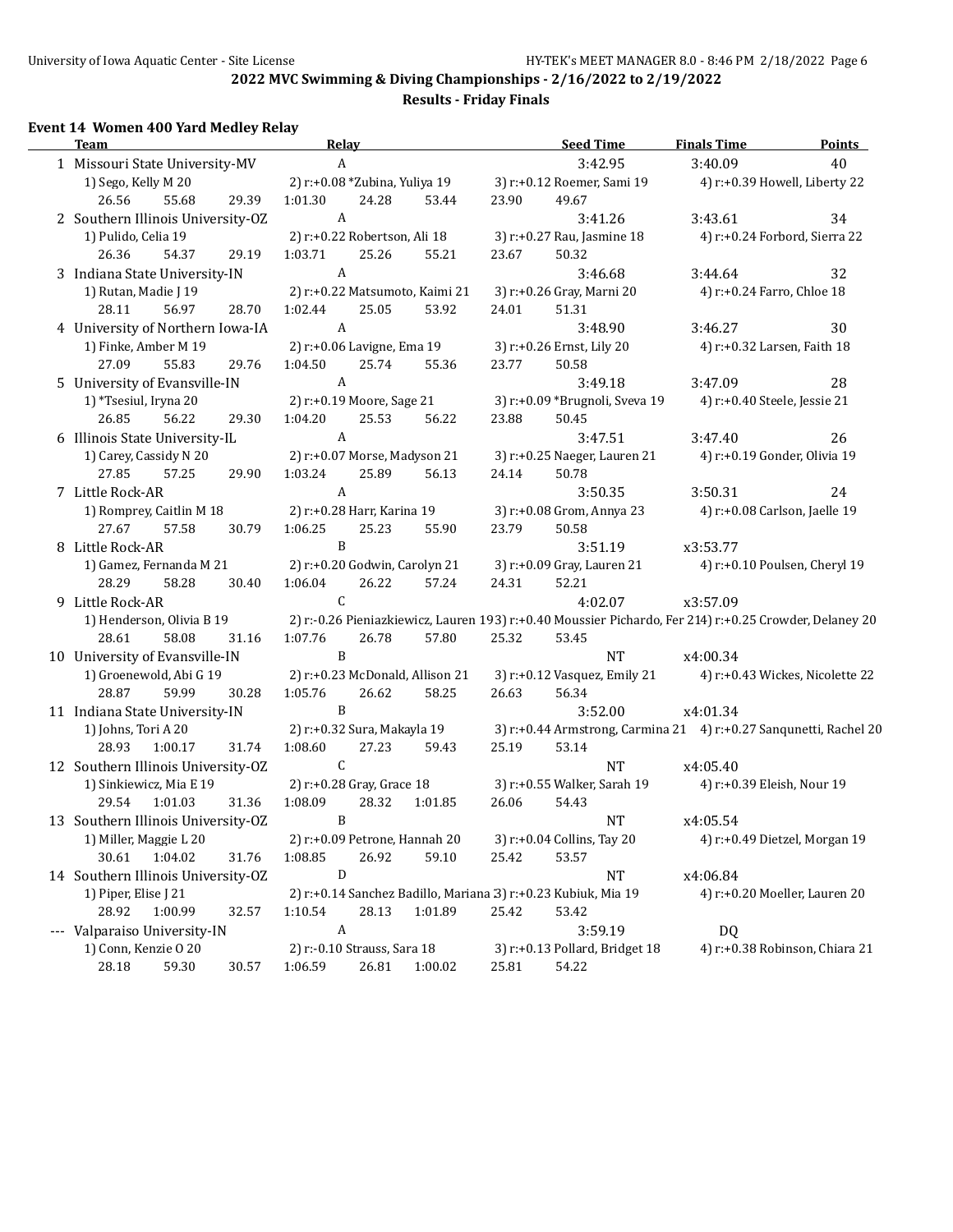| Name                                        |     | Age School                         | <b>Seed Time</b> | <b>Prelim Time</b>   |  |
|---------------------------------------------|-----|------------------------------------|------------------|----------------------|--|
| <b>Preliminaries</b>                        |     |                                    |                  |                      |  |
| 1 Miller, Anna M<br>24.81<br>28.50          |     | 22 Missouri State University-MV    | 54.03            | 53.31<br>$\alpha$    |  |
| 2 Roemer, Sami N<br>24.94<br>29.42          |     | 19 Missouri State University-MV    | 55.65            | 54.36<br>q           |  |
| 3 Gray, Marni A<br>25.58<br>29.10           |     | 20 Indiana State University-IN     | 54.98            | 54.68<br>q           |  |
| 4 Zubina, Ulyana<br>25.66<br>29.31          |     | 19 Missouri State University-MV    | 55.26            | 54.97<br>$\mathbf q$ |  |
| 5 Grom, Annya<br>25.53<br>29.72             |     | 23 Little Rock-AR                  | 55.47            | 55.25<br>a           |  |
| 6 Rau, Jasmine T                            |     | 18 Southern Illinois University-OZ | 55.45            | 55.39<br>q           |  |
| 25.68<br>29.71<br>7 Moreau, Sarah           |     | 20 Indiana State University-IN     | 56.80            | 56.17<br>q           |  |
| 26.20<br>29.97<br>8 Atkinson, Jules I       |     | 18 Southern Illinois University-OZ | 56.03            | 56.20<br>q           |  |
| 25.98<br>30.22                              |     |                                    |                  |                      |  |
| 9 Carlson, Jaelle S<br>25.92<br>30.33       |     | 19 Little Rock-AR                  | 56.56            | 56.25<br>q           |  |
| 10 Torres Nole, Maria<br>26.47<br>29.85     |     | 19 Southern Illinois University-OZ | 57.09            | 56.32<br>q           |  |
| 11 Redzuan, Asmalia<br>26.04<br>30.34       |     | 22 Little Rock-AR                  | 55.92            | 56.38<br>q           |  |
| 12 Fischer, Kellie D<br>26.25<br>30.19      |     | 21 Missouri State University-MV    | 57.00            | 56.44<br>q           |  |
| 13 Hein, Sarah G<br>26.70<br>29.78          |     | 21 Illinois State University-IL    | 57.14            | 56.48<br>$\mathbf q$ |  |
| 14 Veliz, Isabel R<br>26.62<br>29.94        |     | 21 Illinois State University-IL    | 57.70            | 56.56<br>q           |  |
| 15 Matsumoto, Kaimi M<br>26.05<br>30.67     |     | 21 Indiana State University-IN     | 56.54            | 56.72<br>a           |  |
| 16 Havertape, Lauren G<br>25.64<br>31.20    |     | 22 University of Northern Iowa-IA  | 57.81            | 56.84<br>q           |  |
| 17 McCorkle, Abby R<br>26.12                |     | 19 University of Northern Iowa-IA  | 57.13            | 57.36<br>q           |  |
| 31.24<br>18 Lam, Anika K                    |     | 19 Missouri State University-MV    | 58.23            | 57.43<br>q           |  |
| 30.75<br>26.68<br>19 Gray, Lauren F         |     | 21 Little Rock-AR                  | 57.21            | 57.50<br>q           |  |
| 26.55<br>30.95<br>20 Moussier Pichardo, Fer |     | 21 Little Rock-AR                  | 57.19            | 57.52<br>a           |  |
| 26.49<br>31.03<br>21 Bergwall, Scout M      |     | 20 University of Northern Iowa-IA  | 56.80            | 57.53<br>a           |  |
| 26.75<br>30.78<br>22 Speed, Deven L         |     | 22 Southern Illinois University-OZ | 58.73            | 57.56<br>a           |  |
| 26.44<br>31.12<br>23 Brugnoli, Sveva        | 19. | University of Evansville-IN        | 56.36            | 57.57<br>q           |  |
| 26.65<br>30.92<br>24 Domnick, Hallory A     | 19. | University of Northern Iowa-IA     | 58.11            | 57.58<br>q           |  |
| 26.95<br>30.63                              |     |                                    |                  |                      |  |
| 25 Gally, Annika L<br>26.83<br>30.79        |     | 20 Southern Illinois University-OZ | 58.74            | 57.62                |  |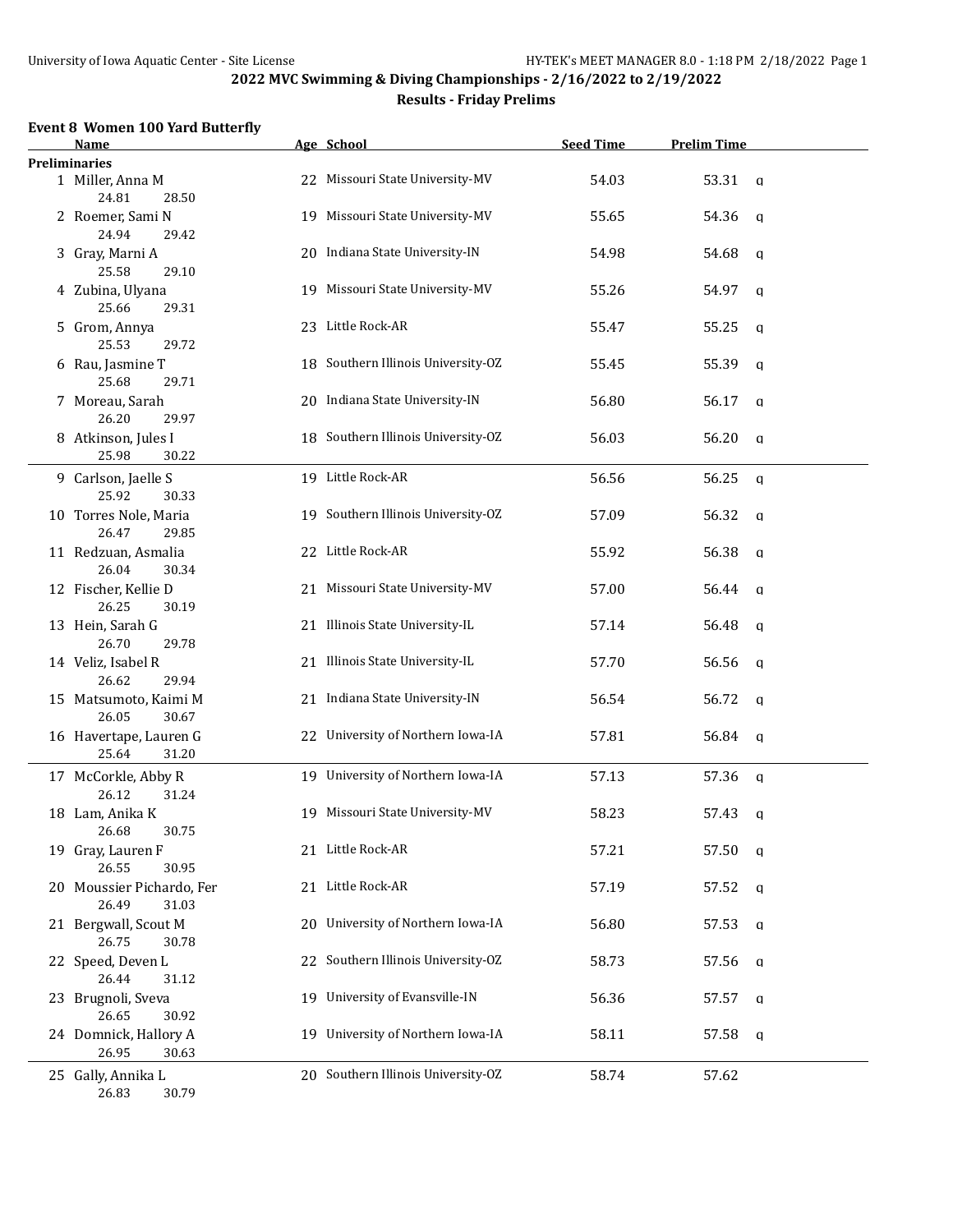| Preliminaries  (Event 8 Women 100 Yard Butterfly) |  |  |  |  |
|---------------------------------------------------|--|--|--|--|
|---------------------------------------------------|--|--|--|--|

| <b>Name</b>                                   | Age School                         | <b>Seed Time</b> | <b>Prelim Time</b> |  |
|-----------------------------------------------|------------------------------------|------------------|--------------------|--|
| 26 Limbu, Sira<br>26.47<br>31.24              | 18 Missouri State University-MV    | 59.04            | 57.71              |  |
| 27 Hall, Sydney A<br>26.93<br>30.87           | 19 University of Northern Iowa-IA  | 58.17            | 57.80              |  |
| 28 Stephan, Anna M<br>26.78<br>31.20          | 21 Southern Illinois University-OZ | 58.80            | 57.98              |  |
| 29 Detta, Teigen M<br>26.83<br>31.77          | 18 Southern Illinois University-OZ | 58.30            | 58.60              |  |
| 30 Summers, Casey L<br>27.19<br>31.45         | 20 University of Northern Iowa-IA  | 59.62            | 58.64              |  |
| 31 Vasquez, Emily R<br>27.21<br>31.55         | 21 University of Evansville-IN     | 59.59            | 58.76              |  |
| 32 Larsen, Faith M<br>25.86<br>32.91          | 18 University of Northern Iowa-IA  | 56.28            | 58.77              |  |
| 33 White, Katie R<br>27.44<br>31.38           | 22 Little Rock-AR                  | 58.98            | 58.82              |  |
| 34 Cyrus, Alyssa R<br>27.19<br>31.75          | 20 Southern Illinois University-OZ | 58.37            | 58.94              |  |
| 35 Harr, Karina A<br>28.31<br>30.65           | 19 Little Rock-AR                  | 58.13            | 58.96              |  |
| 36 Dassow, Caitlin 2<br>27.69<br>31.32        | 21 University of Northern Iowa-IA  | 1:00.42          | 59.01              |  |
| 37 Armstrong, Carmina T<br>27.26<br>31.79     | 21 Indiana State University-IN     | 59.67            | 59.05              |  |
| 38 Jahn, Lucy M<br>27.19<br>31.90             | 18 Little Rock-AR                  | 1:00.45          | 59.09              |  |
| 39 Floyd, Taylor A<br>27.36<br>31.92          | 19 Little Rock-AR                  | 59.83            | 59.28              |  |
| 40 Weber, Kenzie R<br>27.13<br>32.58          | 20 Illinois State University-IL    | NT               | 59.71              |  |
| 41 Kubiuk, Mia G<br>27.86<br>32.24            | 19 Southern Illinois University-OZ | 1:01.33          | 1:00.10            |  |
| 42 Pollard, Bridget G<br>27.27<br>33.03       | 18 Valparaiso University-IN        | 59.40            | 1:00.30            |  |
| 43 Christensen, Clare<br>32.66<br>27.77       | 19 University of Northern Iowa-IA  | 59.44            | 1:00.43            |  |
| 44 Sanchez Badillo, Mariana<br>32.82<br>27.91 | 21 Southern Illinois University-OZ | 1:01.57          | 1:00.73            |  |
| 45 Ridings, Brianna E<br>28.01<br>32.84       | 20 Little Rock-AR                  | 1:02.09          | 1:00.85            |  |
| 46 Collins, Tay D<br>28.30<br>33.46           | 20 Southern Illinois University-OZ | 1:00.19          | 1:01.76            |  |
| 47 Walker, Sarah B<br>28.56<br>33.31          | 19 Southern Illinois University-OZ | 1:02.51          | 1:01.87            |  |
| 48 Foreman, Addy A<br>28.61<br>34.32          | 18 Southern Illinois University-OZ | 1:01.67          | 1:02.93            |  |
| 49 Chislett, Dot A<br>28.82<br>34.77          | 18 Valparaiso University-IN        | 1:02.13          | 1:03.59            |  |
| 50 Schaeffer, Courtney M<br>28.84 35.66       | 21 University of Northern Iowa-IA  | 1:04.24          | 1:04.50            |  |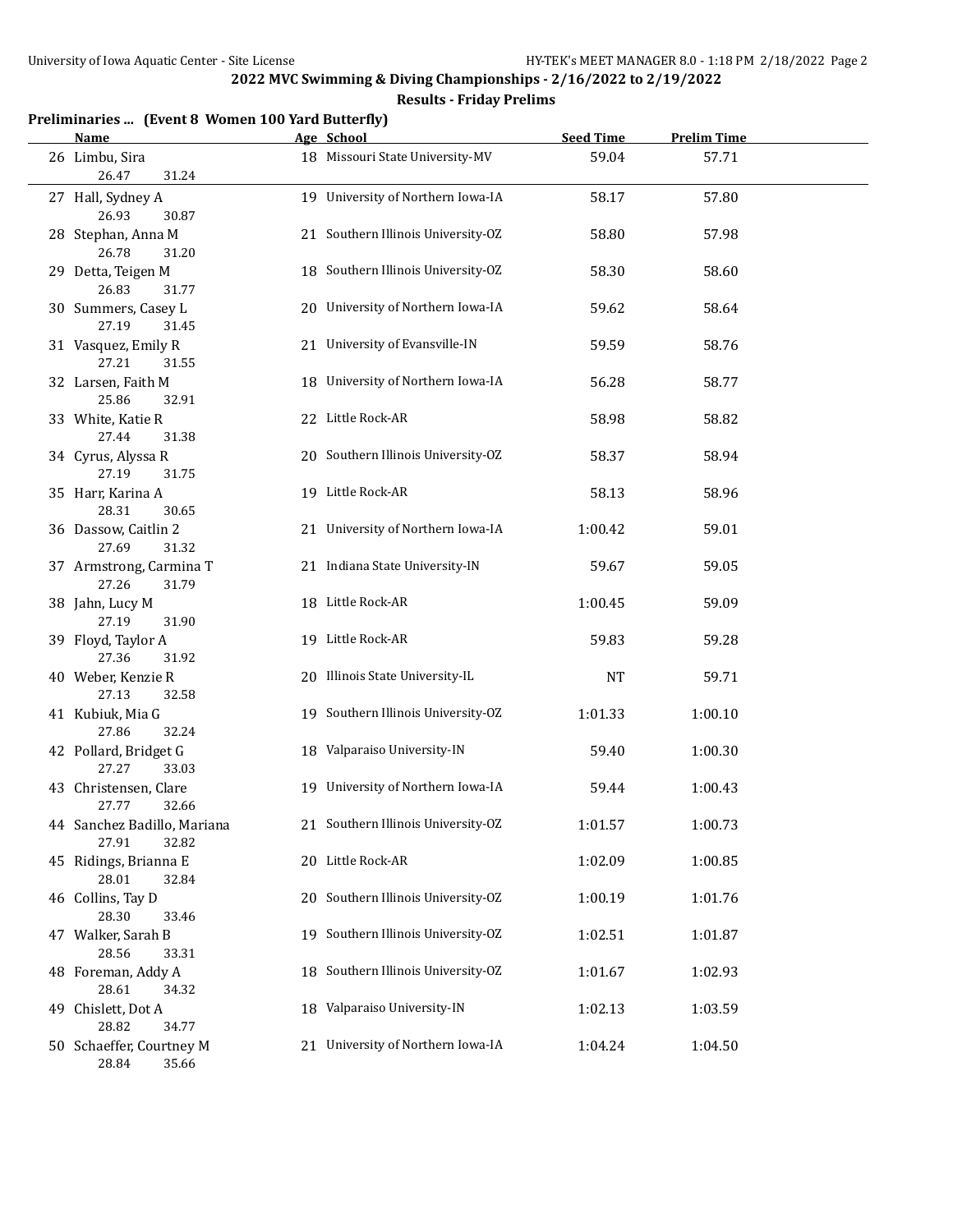# **Results - Friday Prelims**

#### **Event 9 Women 400 Yard IM**

| <b>Name</b>                   |       | Age School                         |       | <b>Seed Time</b> | <b>Prelim Time</b> |             |
|-------------------------------|-------|------------------------------------|-------|------------------|--------------------|-------------|
| <b>Preliminaries</b>          |       |                                    |       |                  |                    |             |
| 1 Szadorski, Alexa N          |       | 19 Indiana State University-IN     |       | 4:24.88          | 4:24.68            | $\mathbf q$ |
| 28.12<br>31.93                | 33.67 | 34.55<br>38.45<br>37.98            | 30.49 | 29.49            |                    |             |
| 2 Sego, Kelly M               |       | 20 Missouri State University-MV    |       | 4:24.70          | 4:26.55            | a           |
| 27.30<br>31.76                | 33.35 | 33.87<br>37.41<br>38.76            | 32.38 | 31.72            |                    |             |
| 3 Cunningham, Maya R          |       | 20 University of Evansville-IN     |       | 4:27.16          | 4:26.77            | q           |
| 27.80<br>31.79                | 34.31 | 34.35<br>38.08<br>38.01            | 31.60 | 30.83            |                    |             |
| 4 Keebler, Emily S            |       | 21 Illinois State University-IL    |       | 4:29.91          | 4:26.85            | q           |
| 28.41<br>32.39                | 33.22 | 33.62<br>38.09<br>39.63            | 30.61 | 30.88            |                    |             |
| 5 Sanchez Gongora, Fernanda F |       | 19 Southern Illinois University-OZ |       | 4:27.25          | 4:28.16            | a           |
| 28.16<br>31.71                | 34.55 | 34.21<br>38.19<br>39.14            | 31.20 | 31.00            |                    |             |
| 6 Ernst, Lily A               |       | 20 University of Northern Iowa-IA  |       | 4:32.33          | 4:30.12            | q           |
| 27.71<br>31.21                | 34.48 | 34.43<br>38.59<br>39.67            | 32.32 | 31.71            |                    |             |
|                               |       | 19 Little Rock-AR                  |       | 4:31.18          |                    |             |
| 7 Boggs, Gillian N            |       | 39.16<br>39.54                     |       |                  | 4:31.64            | q           |
| 28.19<br>32.69                | 33.95 | 34.12                              | 31.87 | 32.12            |                    |             |
| 8 Fogarty, Molly              |       | 20 Indiana State University-IN     |       | 4:33.32          | 4:32.22            | q           |
| 33.07<br>28.91                | 35.55 | 35.40<br>38.95<br>39.78            | 30.38 | 30.18            |                    |             |
| 9 Rivera, Haley A             |       | 22 Illinois State University-IL    |       | 4:25.96          | 4:33.10            | q           |
| 31.82<br>28.41                | 34.72 | 39.21<br>34.16<br>39.95            | 32.57 | 32.26            |                    |             |
| 10 Naeger, Lauren M           |       | 21 Illinois State University-IL    |       | 4:27.89          | 4:34.24            | q           |
| 27.97<br>31.56                | 35.40 | 35.38<br>40.65<br>41.39            | 30.87 | 31.02            |                    |             |
| 11 Smith, Payton R            |       | 18 Missouri State University-MV    |       | 4:31.79          | 4:35.02            | q           |
| 27.90<br>32.15                | 34.81 | 34.89<br>41.41<br>42.14            | 31.04 | 30.68            |                    |             |
| 12 O'Connor, Colleen E        |       | 20 Indiana State University-IN     |       | 4:32.05          | 4:35.57            | q           |
| 28.65<br>32.58                | 34.57 | 34.77<br>40.06<br>41.06            | 32.39 | 31.49            |                    |             |
| 13 Chambers, Olivia L         |       | 18 University of Northern Iowa-IA  |       | 4:34.69          | 4:36.21            | q           |
| 29.02<br>33.06                | 33.67 | 33.35<br>40.19<br>41.41            | 33.23 | 32.28            |                    |             |
| 14 Pallett, Meghan E          |       | 19 University of Northern Iowa-IA  |       | 4:39.54          | 4:36.36            | q           |
| 28.05<br>31.80                | 35.26 | 35.33<br>38.75<br>41.00            | 33.36 | 32.81            |                    |             |
| 15 Glaspie, Ella J            |       | 18 Illinois State University-IL    |       | 4:34.51          | 4:37.22            | q           |
| 29.01<br>32.93                | 33.74 | 33.80<br>40.96<br>42.42            | 32.59 | 31.77            |                    |             |
| 16 Stemper, Sydney E          |       | 18 University of Northern Iowa-IA  |       | 4:39.65          | 4:37.70            | q           |
| 29.38<br>33.67                | 37.25 | 36.86<br>37.29<br>39.11            | 33.03 | 31.11            |                    |             |
|                               |       | 19 Indiana State University-IN     |       |                  |                    |             |
| 17 Sura, Makayla A<br>29.64   |       | 36.63<br>38.66                     |       | 4:34.55          | 4:37.88            | q           |
| 32.34                         | 36.75 | 40.00                              | 33.31 | 30.55            |                    |             |
| 18 McCullough, Maci A         |       | 20 Little Rock-AR                  |       | 4:56.88          | 4:38.36            | q           |
| 28.42 32.98                   | 34.59 | 34.47<br>40.94<br>41.28            | 33.43 | 32.25            |                    |             |
| 19 Penick, Drew J             |       | 18 Southern Illinois University-OZ |       | 4:31.80          | $4:39.21$ q        |             |
| 29.29<br>33.62                | 34.50 | 40.48<br>41.89<br>34.64            | 32.83 | 31.96            |                    |             |
| 20 Trammell, Devin N          |       | 19 Little Rock-AR                  |       | 4:43.77          | $4:40.44$ a        |             |
| 29.33<br>32.76                | 36.37 | 40.83<br>35.28<br>41.34            | 33.08 | 31.45            |                    |             |
| 21 Kelley, Meagan E           |       | 18 Southern Illinois University-OZ |       | 4:43.74          | $4:41.45$ q        |             |
| 29.61<br>33.10                | 35.41 | 41.55<br>34.99<br>41.61            | 32.67 | 32.51            |                    |             |
| 22 Bergmann, Brianna A        |       | 19 Southern Illinois University-OZ |       | 4:38.09          | $4:41.79$ q        |             |
|                               | 37.02 | 40.08<br>35.86<br>40.12            | 33.41 | 32.69            |                    |             |
| 23 Bates, Valerie S           |       | 20 Southern Illinois University-OZ |       | 4:38.51          | 4:41.83 $q$        |             |
| 29.17<br>32.62                | 35.80 | 34.57<br>41.92<br>41.71            | 33.14 | 32.90            |                    |             |
| 24 Studer, Rachel R           |       | 21 University of Northern Iowa-IA  |       | 4:47.44          | $4:46.54$ q        |             |
| 29.27<br>33.80                | 37.09 | 38.21<br>40.13<br>41.33            | 34.38 | 32.33            |                    |             |
| 25 Allison, Morgan R          |       | 19 Valparaiso University-IN        |       | 4:55.52          | 4:54.90            |             |
| 29.37<br>34.59                | 39.08 | 42.20<br>38.50<br>42.31            | 35.19 | 33.66            |                    |             |
|                               |       |                                    |       |                  |                    |             |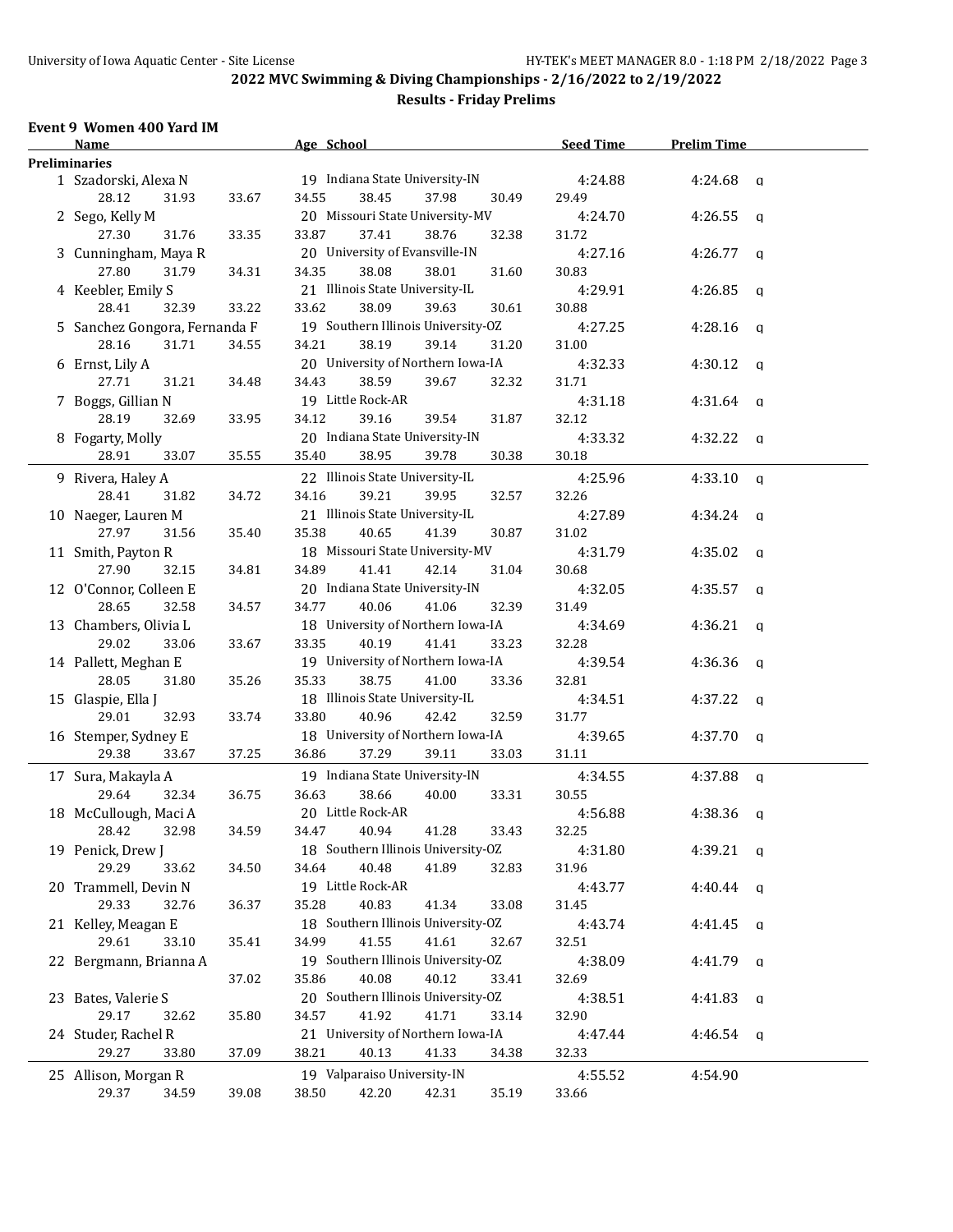| Preliminaries  (Event 9 Women 400 Yard IM) |  |  |  |  |  |
|--------------------------------------------|--|--|--|--|--|
|--------------------------------------------|--|--|--|--|--|

| <u>Name</u>                           |       | Age School                         | <b>Seed Time</b> | <b>Prelim Time</b>      |  |
|---------------------------------------|-------|------------------------------------|------------------|-------------------------|--|
| 26 Hall, Sydney A                     |       | 19 University of Northern Iowa-IA  | 4:45.94          | 4:59.11                 |  |
| 28.31<br>32.77                        | 36.62 | 36.75<br>45.98<br>45.81<br>36.66   | 36.21            |                         |  |
| 27 Farmer, Amanda H                   |       | 21 Valparaiso University-IN        | 5:06.62          | 5:00.14                 |  |
| 31.48<br>36.83                        | 40.06 | 41.17<br>39.41<br>42.22<br>35.23   | 33.74            |                         |  |
| 28 Sprinkle, Clare E                  |       | 20 Little Rock-AR                  | <b>NT</b>        | 5:01.89                 |  |
| 31.15<br>35.52                        | 38.32 | 37.88<br>43.94<br>46.49<br>35.17   | 33.42            |                         |  |
|                                       |       | 19 Little Rock-AR                  |                  |                         |  |
| --- Shelton, Lexie G                  |       |                                    | 4:35.92          | DQ                      |  |
| 28.70<br>33.72                        | 36.69 | 36.43<br>39.14<br>40.30<br>33.45   | 32.21            |                         |  |
| --- Cotter, Alexandria H              |       | 18 Indiana State University-IN     | 4:26.60          | DQ                      |  |
| 31.55<br>27.49                        | 34.18 | 37.64<br>38.29<br>30.82<br>33.35   | 29.83            |                         |  |
| Event 10 Women 200 Yard Freestyle     |       |                                    |                  |                         |  |
| Name                                  |       | Age School                         | <b>Seed Time</b> | <b>Prelim Time</b>      |  |
| <b>Preliminaries</b>                  |       |                                    |                  |                         |  |
| 1 Howell, Liberty A                   |       | 22 Missouri State University-MV    | 1:47.20          | 1:48.57<br>q            |  |
| 25.28<br>27.58                        | 28.26 | 27.45                              |                  |                         |  |
| 2 Lucas, Anna R                       |       | 20 Missouri State University-MV    | 1:51.53          | 1:50.45<br><b>q</b>     |  |
| 25.53<br>27.41                        | 27.91 | 29.60                              |                  |                         |  |
| 3 Feltzer, Emma L                     |       | 18 Illinois State University-IL    | 1:51.25          | 1:50.48<br>q            |  |
| 25.30<br>27.76                        | 28.56 | 28.86                              |                  |                         |  |
| 4 Wenner, Jordan M                    |       | 21 Missouri State University-MV    | 1:53.83          | 1:51.39<br>a            |  |
| 25.60<br>27.64                        | 28.63 | 29.52                              |                  |                         |  |
| 5 Webb, Emily M                       |       | 21 Indiana State University-IN     | 1:51.38          | 1:51.57<br>q            |  |
| 25.98<br>28.23                        | 28.70 | 28.66                              |                  |                         |  |
| 6 Forbord, Sierra M                   |       | 22 Southern Illinois University-OZ | 1:49.69          | 1:51.95<br>q            |  |
| 25.11<br>27.81                        | 29.11 | 29.92                              |                  |                         |  |
| 7 Walker, Dee Dee L                   |       | 19 Illinois State University-IL    | 1:52.51          | 1:52.25<br>q            |  |
| 26.50<br>28.18                        | 28.84 | 28.73                              |                  |                         |  |
| 8 Beahan, Grace C                     |       | 20 Missouri State University-MV    | 1:53.52          | 1:52.59<br>q            |  |
| 26.40<br>27.90                        | 28.95 | 29.34                              |                  |                         |  |
| 9 Zengerling, Lea                     |       | 22 Little Rock-AR                  | 1:53.69          | 1:52.60<br>$\mathsf{q}$ |  |
| 26.24<br>28.36                        | 29.04 | 28.96                              |                  |                         |  |
| 10 Bangs, Abbie M                     |       | 18 University of Northern Iowa-IA  |                  |                         |  |
| 26.47<br>28.50                        | 28.90 | 28.78                              | 1:52.17          | 1:52.65<br>q            |  |
|                                       |       | 21 University of Evansville-IN     |                  |                         |  |
| 11 Aguayo, Sonsoles<br>26.00<br>28.32 |       |                                    | 1:55.13          | 1:52.80<br>q            |  |
|                                       | 29.09 | 29.39                              |                  |                         |  |
| 12 Moreau, Sarah                      |       | 20 Indiana State University-IN     | 1:52.47          | 1:52.91<br>a            |  |
| 26.41<br>28.50                        | 29.13 | 28.87                              |                  |                         |  |
| 13 Gruce, Jordan M                    |       | 19 Indiana State University-IN     | 1:53.90          | $1:52.96$ a             |  |
| 26.66<br>28.79                        | 29.13 | 28.38                              |                  |                         |  |
| 14 Verastegui, Natalia                |       | 21 University of Northern Iowa-IA  | 1:53.11          | $1:53.17$ a             |  |
| 26.52<br>28.34                        | 28.88 | 29.43                              |                  |                         |  |
| 15 Gonder, Olivia R                   |       | 19 Illinois State University-IL    | 1:52.70          | 1:53.20<br>$\mathsf{q}$ |  |
| 25.67<br>27.86                        | 29.30 | 30.37                              |                  |                         |  |
| 16 Paquette, Apryl N                  |       | 18 Southern Illinois University-OZ | 1:55.86          | J1:53.55<br>q           |  |
| 26.26<br>28.55                        | 29.59 | 29.15                              |                  |                         |  |
| 17 Horton, Nicole A                   |       | 19 Southern Illinois University-OZ | 1:52.23          | $J1:53.51$ a            |  |
| 26.50<br>28.57                        | 29.39 | 29.05                              |                  |                         |  |
| 18 Girloanta, Eden                    |       | 21 Southern Illinois University-OZ | 1:52.69          | 1:53.56<br><b>a</b>     |  |
| 26.58<br>28.42                        | 29.45 | 29.11                              |                  |                         |  |
| 19 Licking, Makenna M                 |       | 20 Illinois State University-IL    | 1:52.89          | 1:53.80<br>a            |  |
| 26.53<br>28.68                        | 29.09 | 29.50                              |                  |                         |  |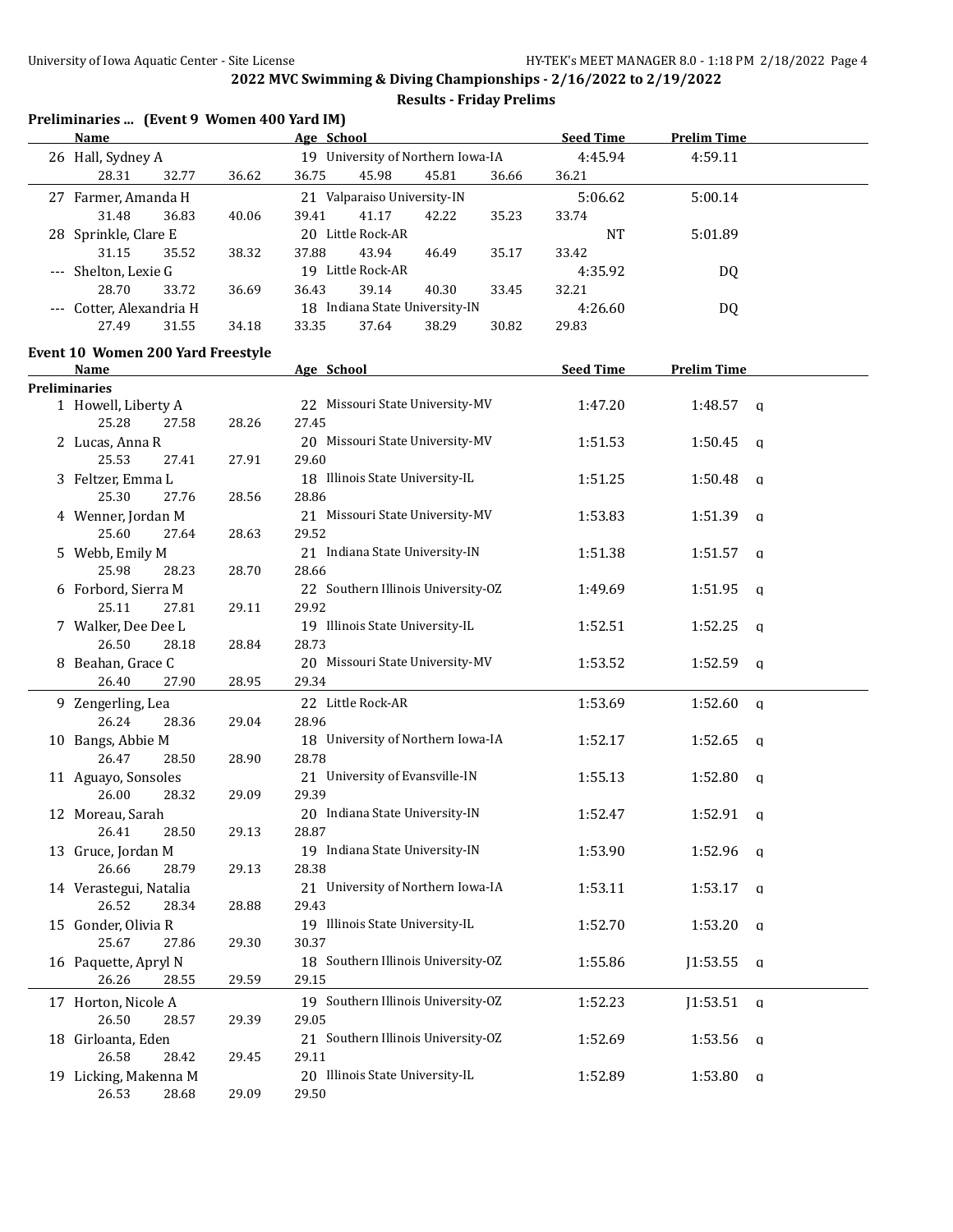| Preliminaries  (Event 10 Women 200 Yard Freestyle) |  |  |  |
|----------------------------------------------------|--|--|--|
|----------------------------------------------------|--|--|--|

| <b>Name</b>                               |       | Age School                                  | <b>Seed Time</b> | <b>Prelim Time</b>  |
|-------------------------------------------|-------|---------------------------------------------|------------------|---------------------|
| 20 Jahns, Sarah G<br>26.28<br>28.73       | 29.54 | 21 University of Evansville-IN<br>29.47     | 1:53.42          | 1:54.02<br>$\alpha$ |
| 21 Walpole, Sarah E<br>26.54<br>28.50     | 29.10 | 20 University of Northern Iowa-IA<br>29.89  | 1:54.81          | 1:54.03<br><b>a</b> |
| 22 Markl, Alexa E<br>26.36<br>28.46       | 29.16 | 21 University of Evansville-IN<br>30.31     | 1:58.30          | 1:54.29<br>q        |
| 23 Farro, Chloe<br>26.38<br>28.54         | 28.47 | 18 Indiana State University-IN<br>31.13     | 1:54.96          | 1:54.52<br>q        |
| 24 Houlette, Rachelle A<br>26.76<br>28.62 | 29.53 | 22 University of Northern Iowa-IA<br>29.70  | 1:54.75          | 1:54.61<br>q        |
| 25 Putrimas, Andrea<br>26.76<br>28.93     | 29.65 | 20 Indiana State University-IN<br>29.37     | 1:54.83          | 1:54.71             |
| 26 Thorson, Alex A<br>26.61<br>28.65      | 29.74 | 21 Missouri State University-MV<br>29.80    | 1:54.96          | 1:54.80             |
| 27 Hervey, Lauren K<br>26.19<br>28.51     | 29.82 | 19 Illinois State University-IL<br>30.46    | 1:53.80          | 1:54.98             |
| 28 Montgomery, Meesha E<br>26.15<br>28.26 | 29.61 | 18 Southern Illinois University-OZ<br>30.97 | 1:54.33          | 1:54.99             |
| 29 Wozny, Rhiannon M<br>26.68<br>28.95    | 30.00 | 20 Indiana State University-IN<br>29.63     | 1:54.03          | 1:55.26             |
| 30 Poulsen, Cheryl A<br>26.53<br>29.52    | 29.85 | 19 Little Rock-AR<br>29.81                  | 1:55.37          | 1:55.71             |
| 31 Sanqunetti, Rachel A<br>26.59<br>29.08 | 29.98 | 20 Indiana State University-IN<br>30.43     | 1:54.82          | 1:56.08             |
| 32 Kozel, Marissa L<br>26.14<br>28.83     | 30.41 | 21 Indiana State University-IN<br>31.17     | 1:55.95          | 1:56.55             |
| 33 Parsons, Rose K<br>27.85<br>29.70      | 30.41 | 18 Indiana State University-IN<br>29.41     | 1:59.38          | 1:57.37             |
| 34 Short, Taylor I<br>26.93<br>29.40      | 30.34 | 19 University of Northern Iowa-IA<br>30.73  | 2:02.06          | 1:57.40             |
| 35 Hietpas, Sam M<br>27.18<br>29.62       | 30.64 | 21 Missouri State University-MV<br>30.03    | 1:57.47          | 1:57.47             |
| 36 Wickes, Nicolette A<br>27.70<br>29.67  | 30.55 | 22 University of Evansville-IN<br>30.93     | 1:58.80          | 1:58.85             |
| 37 Lovig, Kassidy S<br>26.91<br>29.19     | 30.98 | 21 University of Northern Iowa-IA<br>31.90  | 1:56.49          | 1:58.98             |
| 38 Mathers, Megan E<br>27.29<br>29.46     | 30.81 | 18 Southern Illinois University-OZ<br>32.15 | 1:58.81          | 1:59.71             |
| *39 Graeve, Waren J<br>27.29<br>30.84     | 31.61 | 18 University of Northern Iowa-IA<br>31.26  | 1:59.27          | 2:01.00             |
| *39 Desmet, Abbey F<br>27.16<br>30.30     | 31.91 | 22 Southern Illinois University-OZ<br>31.63 | 1:59.89          | 2:01.00             |
| 41 Eleish, Nour<br>27.94<br>31.16         | 31.24 | 19 Southern Illinois University-OZ<br>31.05 | 2:03.86          | 2:01.39             |
| 42 Tanda, Ana<br>28.69<br>30.41           | 31.54 | 20 Southern Illinois University-OZ<br>31.29 | 2:00.50          | 2:01.93             |
| 43 Brunet, Olivia<br>27.24<br>30.38       | 31.96 | 18 Southern Illinois University-OZ<br>32.70 | 1:57.42          | 2:02.28             |
| 44 Dunn, Kasey<br>28.05<br>30.86          | 31.57 | 19 Little Rock-AR<br>31.99                  | 2:03.10          | 2:02.47             |
| 45 Oploh, Heidi K<br>28.95<br>31.19       | 31.23 | 20 Southern Illinois University-OZ<br>31.12 | 2:04.31          | 2:02.49             |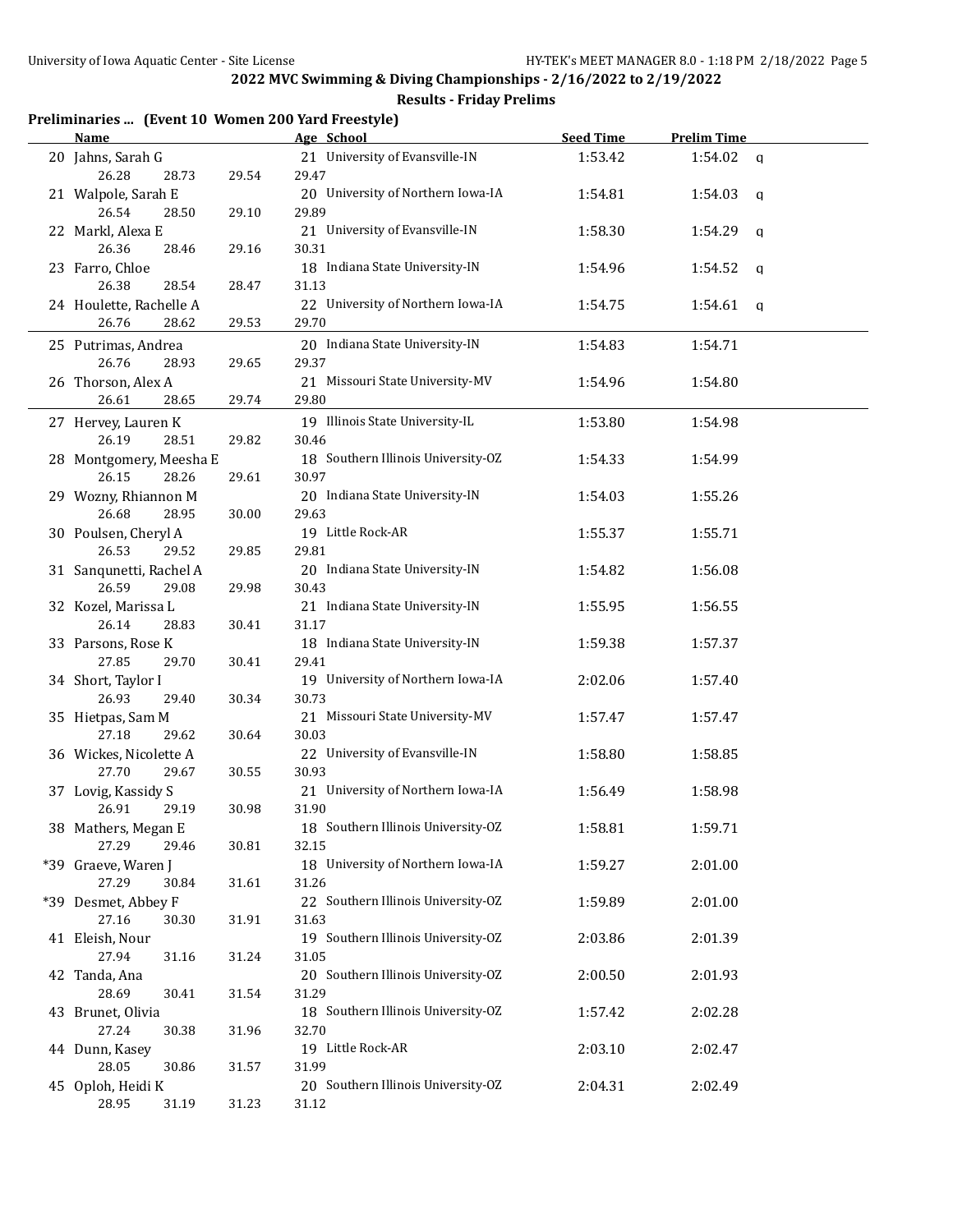| Preliminaries  (Event 10 Women 200 Yard Freestyle)<br>Name |                | Age School                         | <b>Seed Time</b> | <b>Prelim Time</b> |              |
|------------------------------------------------------------|----------------|------------------------------------|------------------|--------------------|--------------|
| 46 Markley, Morgan A<br>27.84<br>30.65                     | 32.21<br>32.28 | 20 Valparaiso University-IN        | 1:59.71          | 2:02.98            |              |
| 47 Brooks, Heidi J<br>28.59<br>31.70                       | 32.31<br>31.86 | 18 Southern Illinois University-OZ | <b>NT</b>        | 2:04.46            |              |
| --- Alsader, Lara A<br>27.84<br>30.25                      | 31.21<br>31.58 | 18 Little Rock-AR                  | 2:03.21          | DQ                 |              |
| Event 11 Women 100 Yard Breaststroke                       |                |                                    |                  |                    |              |
| Name                                                       |                | Age School                         | <b>Seed Time</b> | <b>Prelim Time</b> |              |
| <b>Preliminaries</b>                                       |                |                                    |                  |                    |              |
| 1 Zubina, Yuliya<br>28.87<br>32.51                         |                | 19 Missouri State University-MV    | 1:02.74          | 1:01.38            | q            |
| 2 Johnson, Cabrini J<br>29.79<br>32.96                     |                | 20 Missouri State University-MV    | 1:04.05          | 1:02.75            | q            |
| 3 Puleo, Alessia<br>29.85<br>33.07                         |                | 22 Missouri State University-MV    | 1:03.47          | 1:02.92            | q            |
| 4 Morse, Madyson P<br>29.33<br>33.64                       |                | 21 Illinois State University-IL    | 1:02.70          | 1:02.97            | $\mathsf{q}$ |
| 5 Matsumoto, Kaimi M<br>29.48<br>33.83                     |                | 21 Indiana State University-IN     | 1:04.62          | 1:03.31            | $\mathsf{q}$ |
| 6 Robertson, Ali R<br>29.81<br>33.77                       |                | 18 Southern Illinois University-OZ | 1:03.42          | 1:03.58            | q            |
| 7 Kerr, Ella<br>30.28<br>33.49                             |                | 19 Southern Illinois University-OZ | 1:03.53          | 1:03.77            | q            |
| 8 Scheiblein, Melanie N<br>30.18<br>33.69                  |                | 20 Southern Illinois University-OZ | 1:03.37          | 1:03.87            | $\mathsf{q}$ |
| 9 Moore, Sage N<br>30.09<br>34.10                          |                | 21 University of Evansville-IN     | 1:05.99          | 1:04.19            | q            |
| 10 Nasiou, Anna-Maria<br>29.98<br>34.44                    |                | 21 Indiana State University-IN     | 1:05.92          | 1:04.42            | q            |
| 11 Hoff, Sydney D<br>30.08<br>34.40                        |                | 19 Illinois State University-IL    | 1:04.69          | 1:04.48            | q            |
| 12 Gilkerson, Elle R<br>30.26<br>34.25                     |                | 19 Indiana State University-IN     | 1:05.29          | 1:04.51            | $\mathbf{q}$ |
| 13 Lavigne, Ema S<br>30.00<br>34.72                        |                | 19 University of Northern Iowa-IA  | 1:05.07          | 1:04.72            | q            |
| 14 McDonald, Allison E<br>29.89<br>34.98                   |                | 21 University of Evansville-IN     | 1:06.21          | $1:04.87$ a        |              |
| 15 Havertape, Lauren G<br>30.11<br>34.92                   |                | 22 University of Northern Iowa-IA  | 1:05.66          | $1:05.03$ a        |              |
| 16 Savicevic, Mia N<br>30.26<br>34.81                      |                | 20 University of Northern Iowa-IA  | 1:05.80          | 1:05.07            | a            |
| 17 Harr, Karina A<br>31.49<br>34.35                        |                | 19 Little Rock-AR                  | 1:05.15          | 1:05.84            | q            |
| 18 Godwin, Carolyn A<br>30.91<br>34.98                     |                | 21 Little Rock-AR                  | 1:07.33          | 1:05.89            | q            |
| 19 Kolar, Julie M                                          |                | 21 Illinois State University-IL    | <b>NT</b>        | J1:05.89           | q            |
| 31.16<br>34.73<br>20 Pallett, Meghan E                     | 19.            | University of Northern Iowa-IA     | 1:06.52          | 1:06.28            | <b>a</b>     |
| 30.86<br>35.42<br>21 Jager, Madi E<br>30.24<br>36.10       |                | 20 Southern Illinois University-OZ | 1:06.39          | $1:06.34$ a        |              |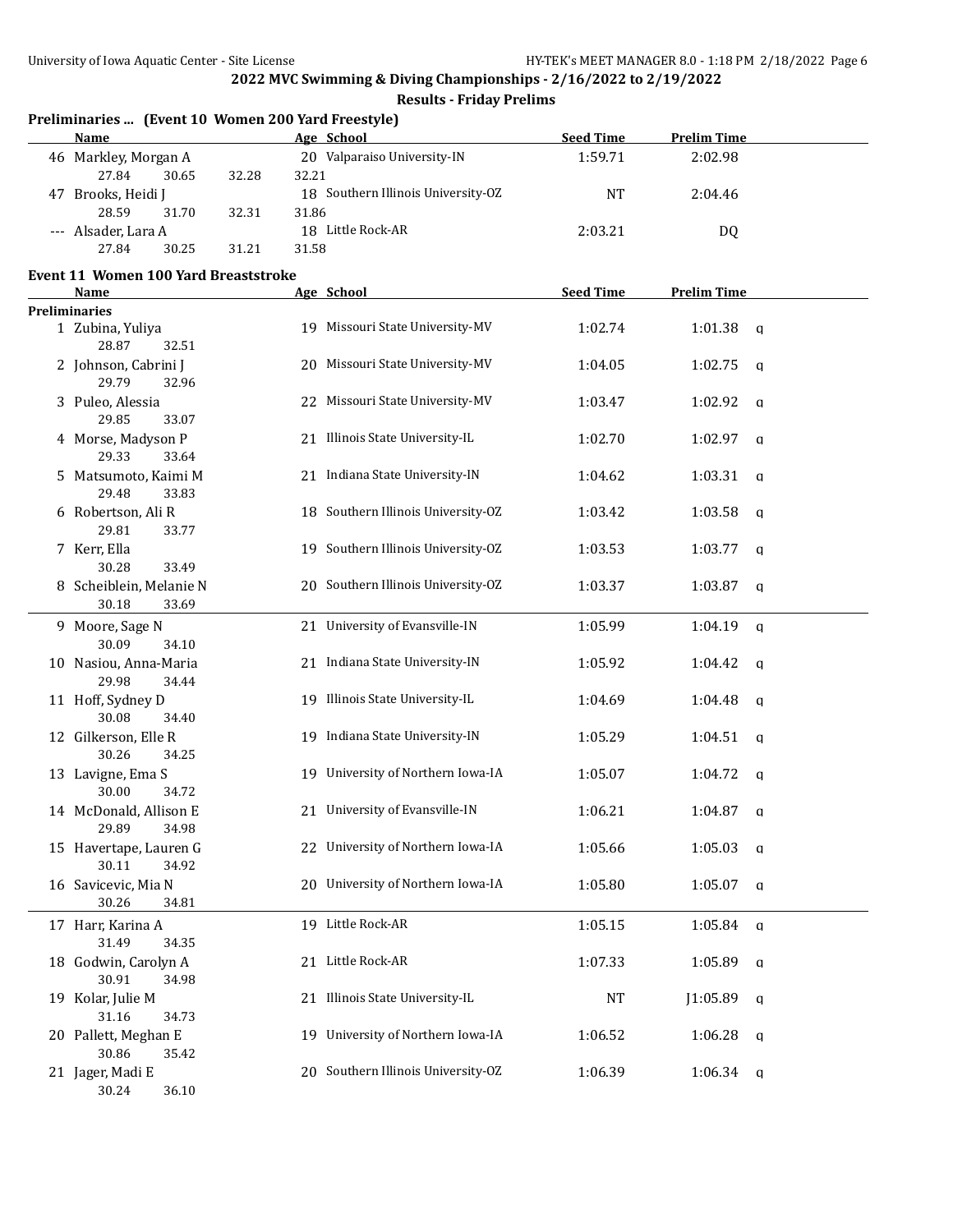| Preliminaries  (Event 11 Women 100 Yard Breaststroke)<br>Name |     | Age School                         | <b>Seed Time</b> | <b>Prelim Time</b> |                |
|---------------------------------------------------------------|-----|------------------------------------|------------------|--------------------|----------------|
| 22 Bukvic, Dorotea<br>31.04<br>35.31                          |     | 19 Indiana State University-IN     | 1:05.81          | 1:06.35            | $\mathbf{q}$   |
| 23 Oostman, Julia E<br>31.03<br>35.43                         |     | 21 Illinois State University-IL    | 1:08.95          | 1:06.46            | q              |
| 24 Mueller, Mari E<br>31.47<br>36.52                          |     | 19 University of Evansville-IN     | 1:06.34          | 1:07.99            | q              |
| 25 Petrone, Hannah C<br>31.58<br>36.44                        |     | 20 Southern Illinois University-OZ | 1:06.54          | 1:08.02            |                |
| 26 Strauss, Sara A<br>31.98<br>36.06                          |     | 18 Valparaiso University-IN        | 1:09.08          | 1:08.04            |                |
| 27 Pieniazkiewicz, Lauren O<br>31.79<br>36.60                 |     | 19 Little Rock-AR                  | 1:09.53          | 1:08.39            |                |
| 28 Studer, Rachel R<br>31.76<br>36.67                         |     | 21 University of Northern Iowa-IA  | 1:08.61          | 1:08.43            |                |
| 29 Gray, Grace V<br>32.05<br>37.19                            |     | 18 Southern Illinois University-OZ | 1:09.64          | 1:09.24            |                |
| 30 Simons, Maili R<br>32.16<br>37.39                          |     | 19 Illinois State University-IL    | 1:09.17          | 1:09.55            |                |
| 31 Robinson, Chiara A<br>32.45<br>37.11                       |     | 21 Valparaiso University-IN        | 1:10.91          | 1:09.56            |                |
| 32 Ohlhauser, Keely R<br>32.91<br>36.69                       |     | 19 Southern Illinois University-OZ | 1:09.15          | 1:09.60            |                |
| 33 White, Katie R<br>32.51<br>37.48                           |     | 22 Little Rock-AR                  | 1:09.46          | 1:09.99            |                |
| 34 Dassow, Caitlin 2<br>34.05<br>37.36                        |     | 21 University of Northern Iowa-IA  | 1:12.66          | 1:11.41            |                |
| 35 Purser, Morgan E<br>36.06<br>39.35                         |     | 19 Valparaiso University-IN        | 1:16.98          | 1:15.41            |                |
| <b>Event 12 Women 100 Yard Backstroke</b>                     |     |                                    |                  |                    |                |
| Name                                                          |     | Age School                         | <b>Seed Time</b> | <b>Prelim Time</b> |                |
| <b>Preliminaries</b><br>1 Pulido, Celia<br>25.61<br>27.48     |     | 19 Southern Illinois University-OZ | 52.46            | 53.09              | q              |
| 2 Romero Endolz, Lucia M<br>26.45<br>28.23                    |     | 21 Southern Illinois University-OZ | 54.78            | 54.68              | q              |
| 3 Finke, Amber M<br>26.34<br>28.86                            |     | 19 University of Northern Iowa-IA  | 55.18            | 55.20              | - q            |
| 4 Heuberger, Helena N<br>26.86<br>28.41                       |     | 22 University of Northern Iowa-IA  | 55.72            | 55.27              | <b>a</b>       |
| 5 Rutan, Madie J<br>27.02<br>28.32                            |     | 19 Indiana State University-IN     | 55.08            | 55.34              | <b>a</b>       |
| 6 Amelung, Hannah N<br>26.73<br>29.17                         |     | 21 Missouri State University-MV    | 56.36            | 55.90              | $\mathbf q$    |
| 7 Tsesiul, Iryna<br>26.31<br>29.73                            | 20. | University of Evansville-IN        | 55.61            | 56.04              | $\mathbf q$    |
| 8 McCorkle, Abby R<br>27.08<br>29.20                          | 19. | University of Northern Iowa-IA     | 57.42            | 56.28              | $\mathbf{q}$   |
| 9 Fischer, Kellie D<br>27.35<br>28.99                         |     | 21 Missouri State University-MV    | 55.76            | 56.34              | $\mathfrak{a}$ |
| 10 Hall, Payton E<br>29.68<br>26.93                           |     | 21 University of Northern Iowa-IA  | 57.43            | 56.61              | q              |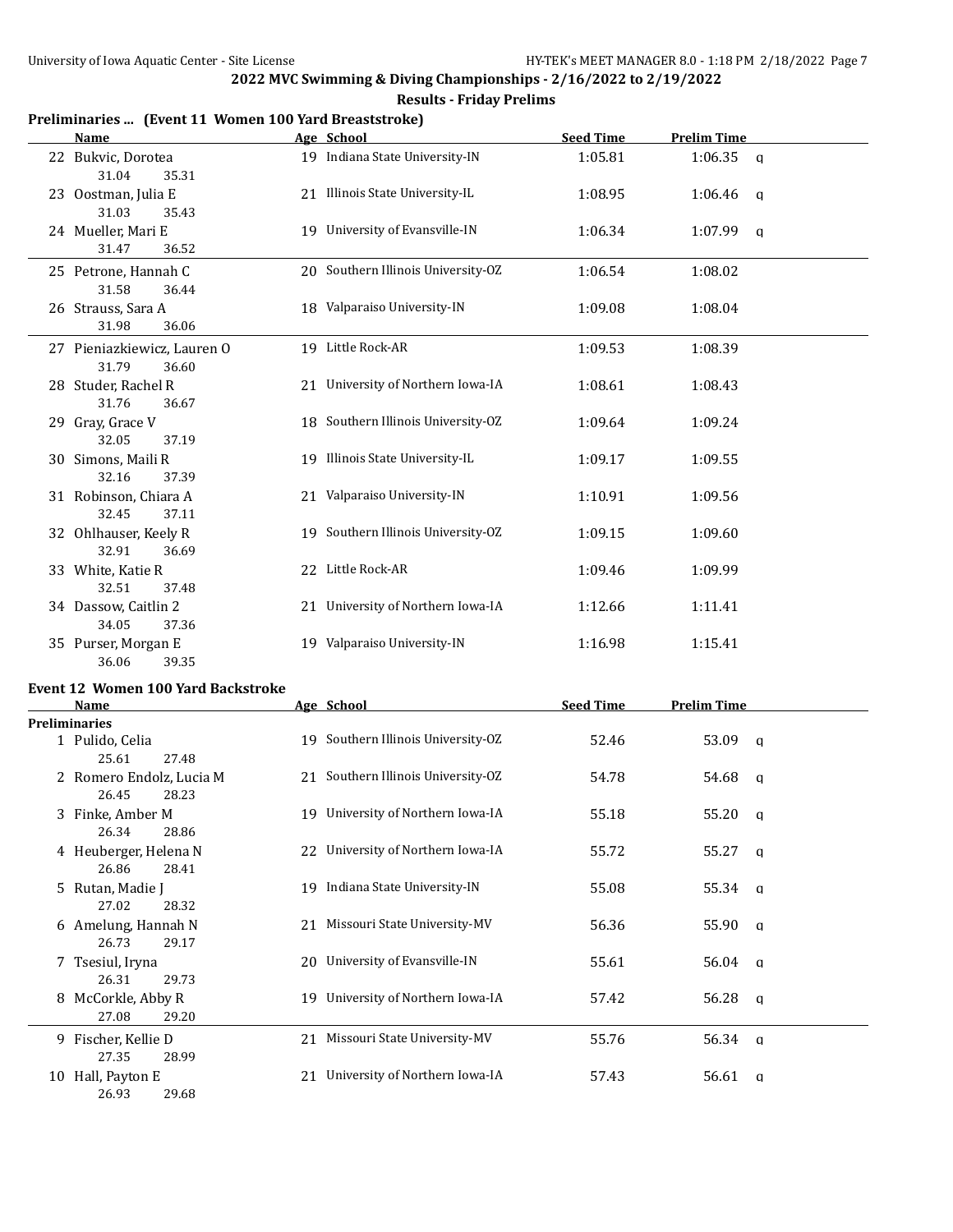#### **Results - Friday Prelims**

# **Preliminaries ... (Event 12 Women 100 Yard Backstroke)**

| Name                                        |    | Age School                         | <b>Seed Time</b> | <b>Prelim Time</b> |  |
|---------------------------------------------|----|------------------------------------|------------------|--------------------|--|
| 11 Alard Vegas, Carmen<br>27.67<br>29.15    |    | 23 Indiana State University-IN     | 56.40            | 56.82<br>q         |  |
| 12 Bergwall, Scout M<br>27.37<br>29.62      |    | 20 University of Northern Iowa-IA  | 56.79            | J56.99<br>a        |  |
| 13 Weber, Kenzie R<br>27.41<br>29.82        |    | 20 Illinois State University-IL    | 56.71            | J57.23<br>a        |  |
| 14 Carey, Cassidy N<br>27.70<br>29.69       |    | 20 Illinois State University-IL    | 57.11            | J57.39<br>q        |  |
| 15 Romprey, Caitlin M<br>27.14<br>30.28     |    | 18 Little Rock-AR                  | 56.47            | J57.42<br>q        |  |
| 16 Veliz, Isabel R<br>28.15<br>29.40        |    | 21 Illinois State University-IL    | 57.63            | J57.55<br>a        |  |
| 17 Speed, Deven L<br>27.29<br>29.68         |    | 22 Southern Illinois University-OZ | 57.48            | J56.97<br>a        |  |
| 18 Gamez, Fernanda M<br>28.06<br>29.78      |    | 21 Little Rock-AR                  | 58.41            | 57.84<br>q         |  |
| 19 DiRuzza, Olivia A<br>27.97<br>29.93      |    | 18 Indiana State University-IN     | 57.48            | 57.90<br>q         |  |
| 20 Bullock, Trista<br>28.21<br>29.76        |    | 18 Indiana State University-IN     | 56.74            | 57.97<br>q         |  |
| 21 Gray, Lauren F<br>27.30<br>30.69         |    | 21 Little Rock-AR                  | 57.33            | 57.99<br>a         |  |
| 22 Markl, Alexa E<br>28.17<br>29.92         |    | 21 University of Evansville-IN     | 57.35            | 58.09<br>a         |  |
| 23 Floyd, Taylor A<br>28.40<br>30.03        |    | 19 Little Rock-AR                  | 59.66            | 58.43<br>a         |  |
| 24 Henderson, Olivia B<br>28.32<br>30.28    |    | 19 Little Rock-AR                  | 57.12            | 58.60<br>q         |  |
| *25 Lam, Anika K<br>28.31<br>30.37          |    | 19 Missouri State University-MV    | 57.33            | 58.68              |  |
| *25 Conn, Kenzie O<br>28.50<br>30.18        |    | 20 Valparaiso University-IN        | 59.30            | 58.68              |  |
| <b>Swim-Off Required</b>                    |    |                                    |                  |                    |  |
| 27 Dietzel, Morgan A<br>28.35<br>30.34      |    | 19 Southern Illinois University-OZ | 59.05            | 58.69              |  |
| 28 Cyrus, Alyssa R<br>28.41 30.37           |    | 20 Southern Illinois University-OZ | 58.07            | 58.78              |  |
| 29 Limbu, Sira<br>27.91<br>30.96            |    | 18 Missouri State University-MV    | 58.66            | 58.87              |  |
| 30 Purtle, Liz C<br>28.01<br>30.96          |    | 19 University of Northern Iowa-IA  | 58.98            | 58.97              |  |
| 31 Piper, Elise J<br>28.34<br>31.15         |    | 21 Southern Illinois University-OZ | 59.45            | 59.49              |  |
| 32 Groenewold, Abi G<br>28.92<br>30.82      |    | 19 University of Evansville-IN     | 1:00.23          | 59.74              |  |
| 33 Crowder, Delaney J<br>29.35<br>30.42     |    | 20 Little Rock-AR                  | 1:03.36          | 59.77              |  |
| 34 Moussier Pichardo, Fer<br>29.03<br>30.93 | 21 | Little Rock-AR                     | 1:00.13          | 59.96              |  |
| 35 Johns, Tori A<br>28.77<br>31.24          | 20 | Indiana State University-IN        | 59.01            | 1:00.01            |  |
| 36 Hume, Haley A<br>29.02<br>31.20          |    | 18 Valparaiso University-IN        | 1:00.92          | 1:00.22            |  |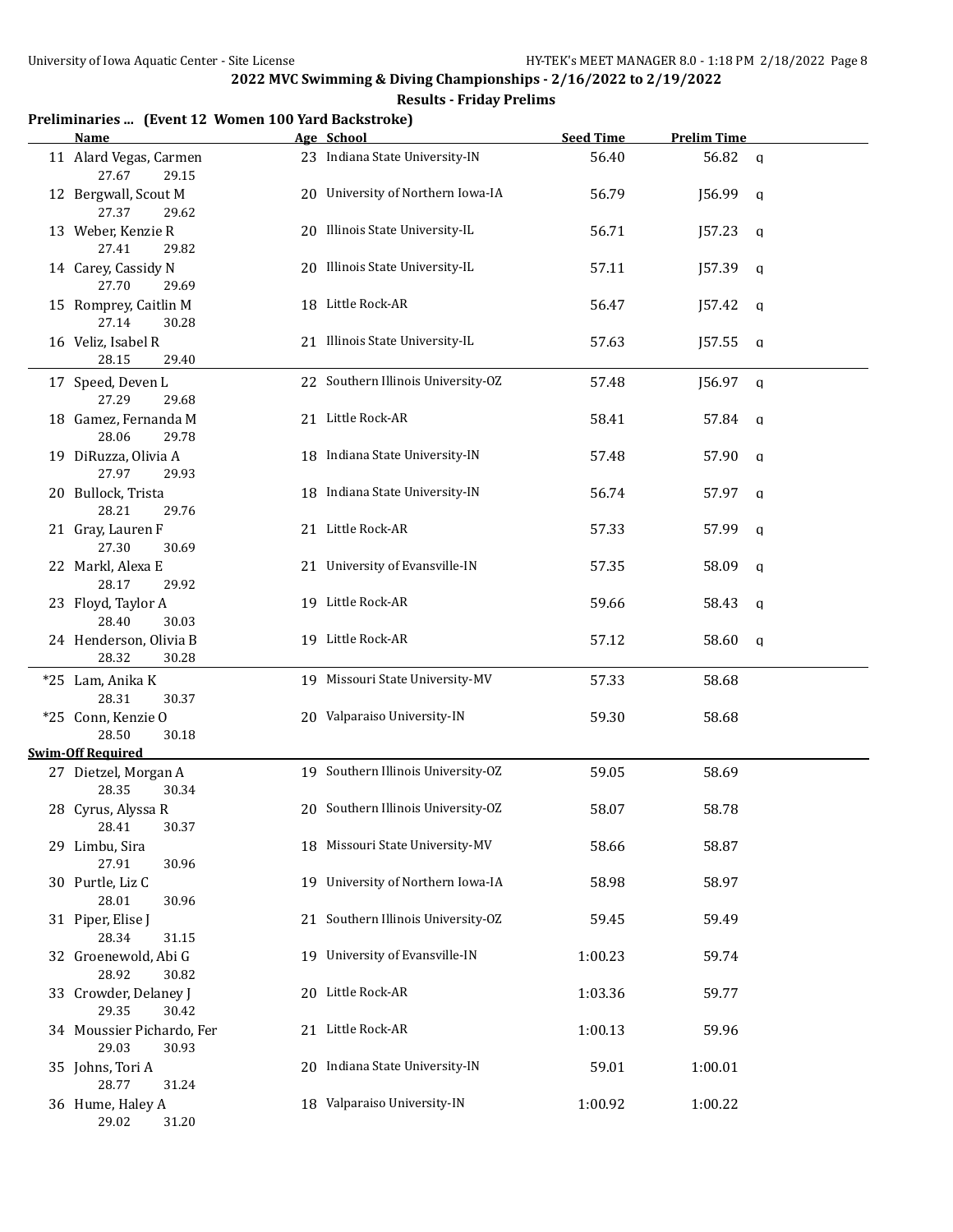# **Results - Friday Prelims**

# **Preliminaries ... (Event 12 Women 100 Yard Backstroke)**

|    | Name                                   |     | Age School                         | <b>Seed Time</b> | <b>Prelim Time</b> |
|----|----------------------------------------|-----|------------------------------------|------------------|--------------------|
|    | 37 Foreman, Addy A<br>29.34<br>30.95   |     | 18 Southern Illinois University-OZ | 59.76            | 1:00.29            |
|    | 38 Moeller, Lauren N<br>29.37<br>31.13 |     | 20 Southern Illinois University-OZ | 1:00.18          | 1:00.50            |
|    | 39 Matthews, Aubry H<br>29.50<br>31.19 | 20  | Little Rock-AR                     | 1:00.72          | 1:00.69            |
| 40 | Morelock, Sophie H<br>29.34<br>31.63   |     | 20 Valparaiso University-IN        | 1:00.75          | 1:00.97            |
| 41 | Discenza, Rylie N<br>29.51<br>31.82    | 20  | Little Rock-AR                     | 1:01.15          | 1:01.33            |
|    | 42 Sinkiewicz, Mia E<br>30.05<br>31.45 | 19. | Southern Illinois University-OZ    | 1:01.40          | 1:01.50            |
| 43 | Miller, Maggie L<br>29.78<br>33.36     |     | 20 Southern Illinois University-OZ | 1:03.93          | 1:03.14            |
|    | 44 Walker, Sarah B<br>30.25<br>33.26   |     | 19 Southern Illinois University-OZ | 1:04.59          | 1:03.51            |
|    | 45 Yates, Laurel R<br>35.99<br>33.68   | 19  | Valparaiso University-IN           | 1:07.47          | 1:09.67            |